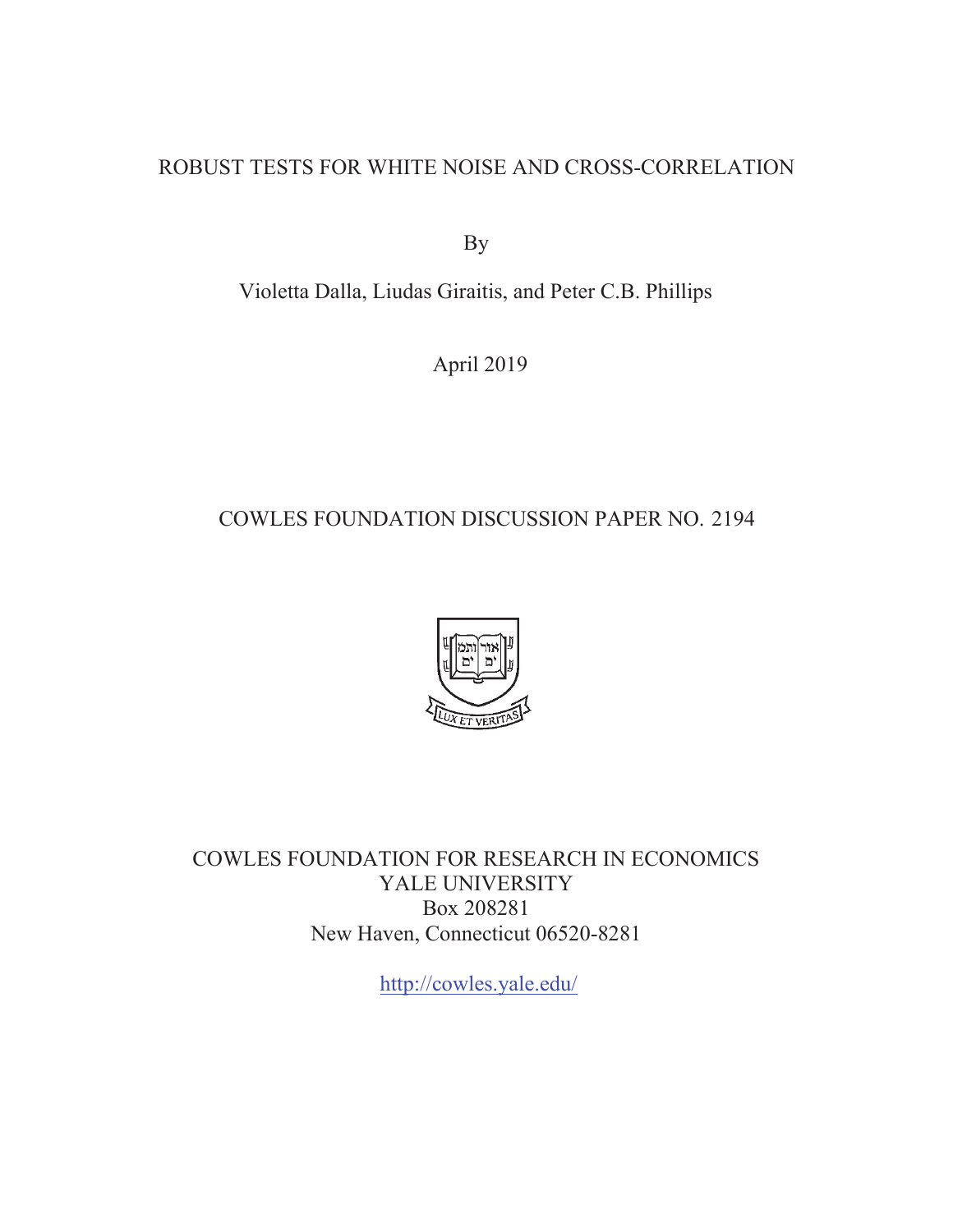# Robust Tests for White Noise and Cross-Correlation<sup>∗</sup>

Violetta Dalla<sup>1</sup>, Liudas Giraitis<sup>2</sup> and Peter C.B. Phillips<sup>3</sup>

<sup>1</sup>National and Kapodistrian University of Athens, <sup>2</sup>Queen Mary, University of London,

<sup>3</sup>Yale University, University of Auckland, University of Southampton, Singapore Management University

April 17, 2019

#### Abstract

Commonly used tests to assess evidence for the absence of autocorrelation in a univariate time series or serial cross-correlation between time series rely on procedures whose validity holds for i.i.d. data. When the series are not i.i.d., the size of correlogram and cumulative Ljung-Box tests can be significantly distorted. This paper adapts standard correlogram and portmanteau tests to accommodate hidden dependence and non-stationarities involving heteroskedasticity, thereby uncoupling these tests from limiting assumptions that reduce their applicability in empirical work. To enhance the Ljung-Box test for non-i.i.d. data a new cumulative test is introduced. Asymptotic size of these tests is unaffected by hidden dependence and heteroskedasticity in the series. Related extensions are provided for testing cross-correlation at various lags in bivariate time series. Tests for the i.i.d. property of a time series are also developed. An extensive Monte Carlo study confirms good performance in both size and power for the new tests. Applications to real data reveal that standard tests frequently produce spurious evidence of serial correlation.

#### JEL Classification: C12

Keywords: Serial correlation, cross-correlation, heteroskedasticity, martingale differences.

<sup>∗</sup>Dalla acknowledges financial support from ELKE-EKPA. Phillips acknowledges support from the Kelly Fund at the University of Auckland and a KLC Fellowship at Singapore Management University.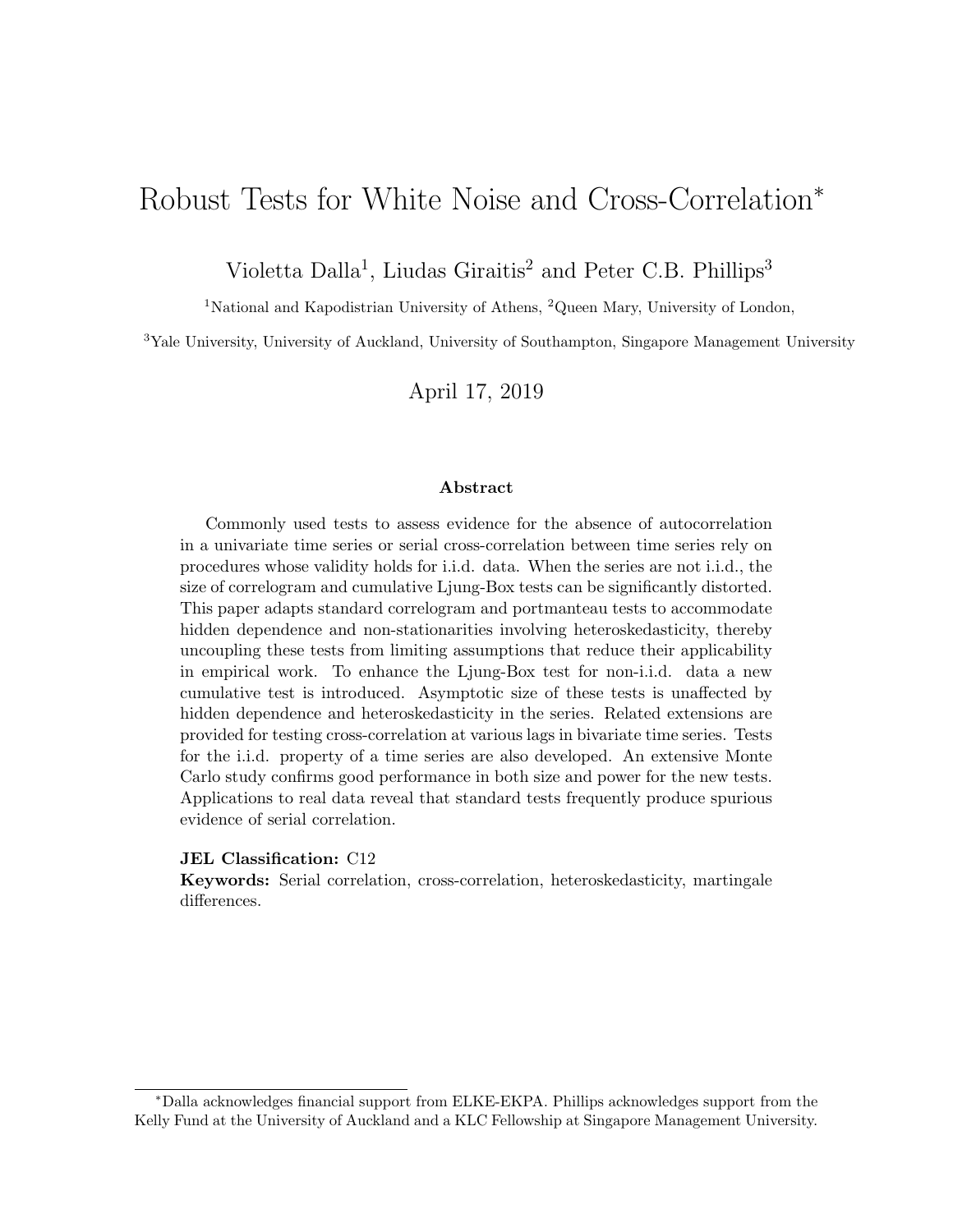## 1 Introduction

Temporal dependence is one of the primary characteristics of economic and financial data that are measured sequentially over time. In studying such data, estimation of and inference on the serial correlation  $\rho_k = \text{corr}(x_t, x_{t-k})$  is a common first step in the analysis of time series data  $\{x_t\}$  or regression residuals. For a sample  $x_1, ..., x_n$ , estimation of  $\rho_k$  by the sample serial correlation  $\hat{\rho}_k$  for various lags  $k = 1, 2, ...$  and testing whether it is significant dates back to the early years of the twentieth century, primarily to Yule (1926) who introduced the terminology serial correlation. Yule highlighted the need to understand the degree of time persistence in the data prior to applying correlation/regression analysis and characterized this phenomenon as the 'time correlation problem' in his earlier Royal Society address (Yule, 1921). To aid analysis, Yule introduced the sample serial correlation  $\hat{\rho}_k$  along with the standard confidence band  $\pm z_{\alpha/2}/$ √  $\overline{n}$  for testing its significance,  $H_0$ :  $\rho_k = 0$  under the simplifying assumption that the data are identically and independently distributed (i.i.d.), bringing the problem into the existing framework of the Pearson correlation coefficient.

Bartlett (1946) provided a major step forward in a more general analysis by deriving an asymptotic formula, now known as Bartlett's formula, for  $cov(\hat{\rho}_j, \hat{\rho}_k)$  for a stationary linear process  $\{x_t\}$  driven by i.i.d. errors. The joint asymptotic distribution of  $\hat{\rho} = (\hat{\rho}_1, ..., \hat{\rho}_m)'$  was given by Anderson and Walker (1964) and was found to be normal with variance-covariance matrix  $n^{-1}W$  where the elements of W are given by Bartlett's formula. An important aspect of this formula is that the asymptotic variance matrix depends only on the autocorrelations  $\rho_j$  themselves and not fourth moments, as is the case for sample autocovariances.<sup>1</sup> Hannan and Hyde  $(1972)$  relaxed the i.i.d. assumption on the errors and showed that asymptotic normality remains valid under some additional regularity assumptions on the noise.

Besides testing for significant serial correlation at one lag  $k$ , it is common to test the cumulative hypothesis  $H_0$ :  $\rho_1 = ... = \rho_m = 0$  using the Portmanteau statistics of Box and Pierce (1970) and Ljung and Box (1978). The Box-Pierce statistic is based on the observation that the matrix W in the asymptotic distribution of  $\hat{\rho}$  reduces to the identity matrix under the i.i.d. assumption<sup>2</sup> on  $x_t$ , while the Ljung-Box statistic entails a slightly better performance in finite samples. They find, that for i.i.d and normally distributed data, the cumulative statistics have a  $\chi^2_m$  limit distribution when

<sup>&</sup>lt;sup>1</sup>The asymptotic variance of  $\hat{\rho}_h$ , for instance, is  $n^{-1} \sum_{j=1}^{\infty} (\rho_{h+j} + \rho_{h-j} - 2\rho_h \rho_j)^2$ , a simple derivation which is given in Phillips and Solo (1002)

of which is given in Phillips and Solo (1992).<br><sup>2</sup>In this case var( $\hat{\rho}_h$ ) =  $n^{-1} \sum_{j=1}^{\infty} (\rho_{h+j} + \rho_{h-j} - 2\rho_h \rho_j)^2 = n^{-1}$  as the only non-zero element in the sum occurs when  $i = h$ the sum occurs when  $j = h$ .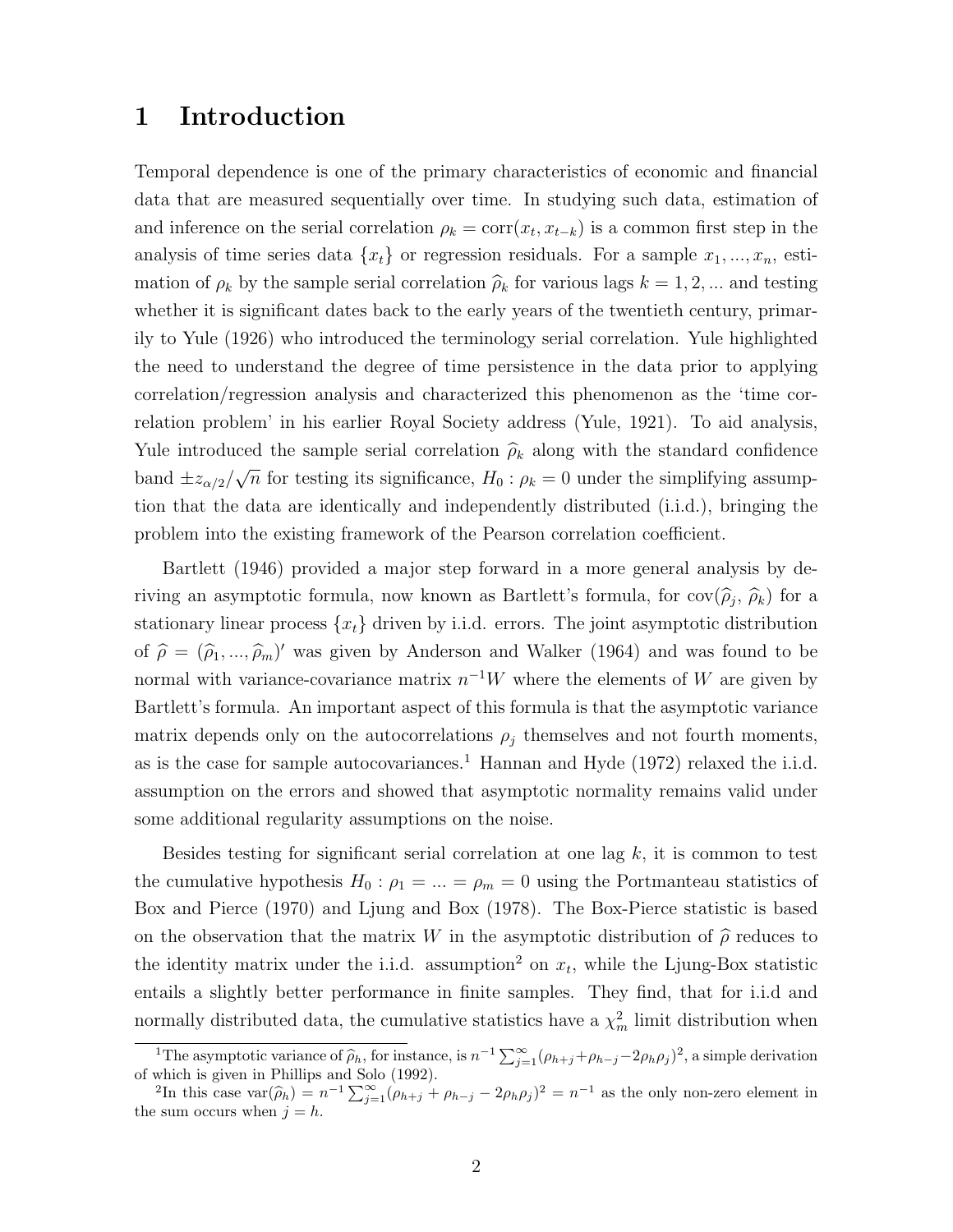applied to raw data and a  $\chi^2_{m-p-q}$  limit distribution when used for residuals of fitted  $ARMA(p, q)$  models. They indicated that the normality assumption is not essential for these results.

Concern that these standard tests of  $H_0$ :  $\rho_k = 0$  and  $H_0$ :  $\rho_1 = ... = \rho_m = 0$ are not suitable under heteroskedasticity or non-independence of uncorrelated noise  $x_t$  was highlighted by Granger and Andersen (1978) and by Taylor (1984). The first paper warned against the use of standard tests in bilinear models and the second raised concerns for testing in models where the  $\{x_t\}$  are heteroskedastic. Taylor (1984) provided a modified standard error for  $\hat{\rho}_k$ , resulting in a corrected confidence band and a corrected t-statistic  $\tilde{t}_k$ , given in (4) below, as well as a corrected cumulative statistic, given in (11).

Since then, various authors have modified the statistic  $t_k$  and/or its cumulative portmanteau versions in similar ways to Taylor (1984) so that they are applicable for testing uncorrelated non-i.i.d. noise in which the covariance matrix  $W$  is diagonal but not the identity – among others, see Diebold (1986), Lo and MacKinlay (1989), Robinson (1991), Francq and Zakoïan (2009), Kokoszka and Politis (2011).

However, the matrix  $W$  is not always diagonal. Settings with economic and financial data in which a non-diagonal  $W$  is relevant for uncorrelated data  $x_t$  appear in Cumbpy and Huizinga (1992), Guo and Phillips (2001), Lobato, Nankervis and Savin (2002) and Francq, Roy and Zakoïan (2005). These papers typically assume that  $\{x_t\}$  is stationary and has a martingale difference structure or is strongly mixing. Guo and Phillips  $(2001)$  estimated the covariance matrix W by its empirical counterpart, while the other papers used nonparametric procedures. Taking a different approach Romano and Thombs (1996) and Horowitz, Lobato and Savin (2006) used bootstrap methods to obtain suitable critical values for standard test procedures under the null assumption that the uncorrelated data  ${x_t}$  are strongly mixing.

Similar issues arise in testing cross correlation in bivariate time series  $\{x_t, y_t\}$ , where interest and early attempts date back over a century, for instance to Hooker (1901). Unsurprisingly, the original work on estimation and testing for zero cross-correlation  $\rho_{xy,k} = \text{corr}(x_t, y_{t-k})$  relied again on sample cross-correlations based on the theory of the Pearson correlation coefficient. Later studies such as Haugh (1976) and Haugh and Box (1977) examined testing for zero cross-correlation at an individual lag and using cumulative versions of the statistics. For the same reason as in the univariate case, tests for the absence of cross-correlation may be invalidated when the time series are not i.i.d. Corrected versions of the statistics have been examined (e.g., Kyriazidou, 1998, that extend to the bivariate case the univariate results of Cumby and Huizinga,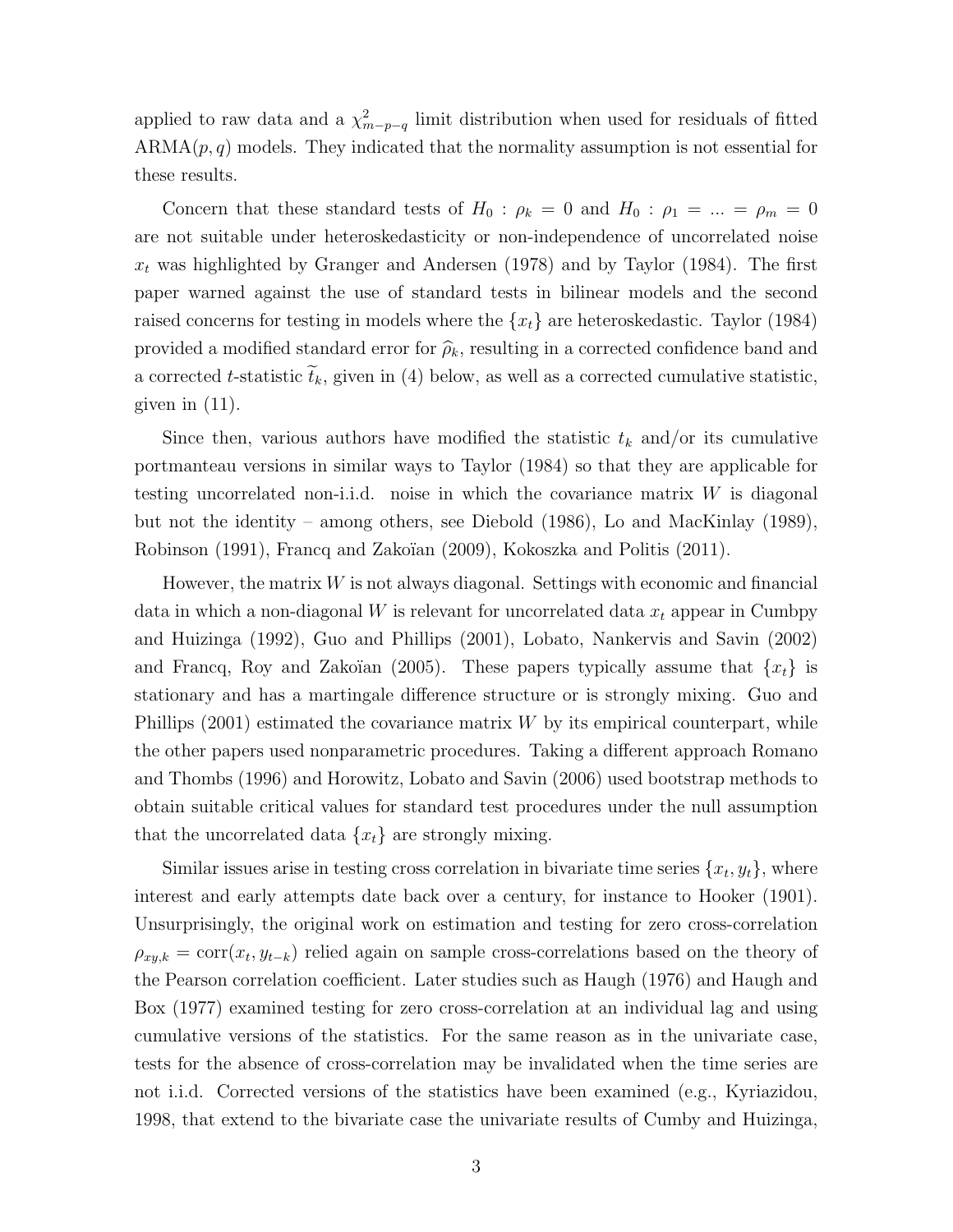1992). However, the assumptions used are restrictive, imposing additional technical conditions and excluding unconditional heteroskedasticity.

Test statistics based on the correlogram either with the standard confidence band  $\pm z_{\alpha/2}/$ √  $\overline{n}$  suggested by Yule (1926) or that based on Bartlett's (1946) formula or the cumulative statistics of Box and Pierce (1970) and Ljung and Box (1978) are all still in extensive use today and are present in most statistical packages. Despite the literature addressing the complications of departures from i.i.d. noise, problems with finite sample performance and complexity of implementation seem to have prevented replacement of these methods with procedures that extend applicability to more general settings. Similarly, cross-correlogram tests are usually implemented with standard confidence bands and the cumulative Haugh-Box test for cross-correlation is rarely reported in applications.

The goal of the present paper is to develop a formulation and method of implementation that will enable testing with both univariate and bivariate time series that is robust to multiple forms of heteroskedastic and dependence departures from i.i.d noise. Our approach is based on extending the original corrected test by Taylor (1984) for the absence of correlation at an individual lag and a corresponding cumulative portmanteau test, together with analogous testing procedures for the bivariate case. Taylor's test for correlation at a specific lag and our cumulative test are both easy to apply and demonstrate good size control for a large class of uncorrelated data covering martingale difference noise of unspecified form with time varying unconditional variance.

The rest of the paper is organized as follows. Section 2 outlines the model, introduces the tests and presents limit theory for the case of univariate time series testing. Section 3 develops corresponding tests for zero cross-correlation in the bivariate case, a problem that has attracted much less attention in the literature in spite of its links to Granger causality testing. Section 4 considers direct testing of the hypothesis that a time series is i.i.d. Various tests of this hypothesis have been used in the literature and often relate to testing the random walk hypothesis using variate differences. Standard tests based on the squared time series have been proposed by McLeod and Li (1983) and Campbell, Lo and MacKinlay (1997, Chapter 2) provide for a brief summary. We suggest testing procedures (both cumulative and individual lag tests) that combine the tests on correlation of the data in levels with absolutes or squared values. An extensive Monte Carlo study was conducted and the results are presented in Section 5 with recommended guidelines for practical implementation of the various tests. Section 6 reports an empirical application of test procedures to financial data. The paper is accompanied by an Online Supplement (Dalla et al., 2019) consisting of two documents.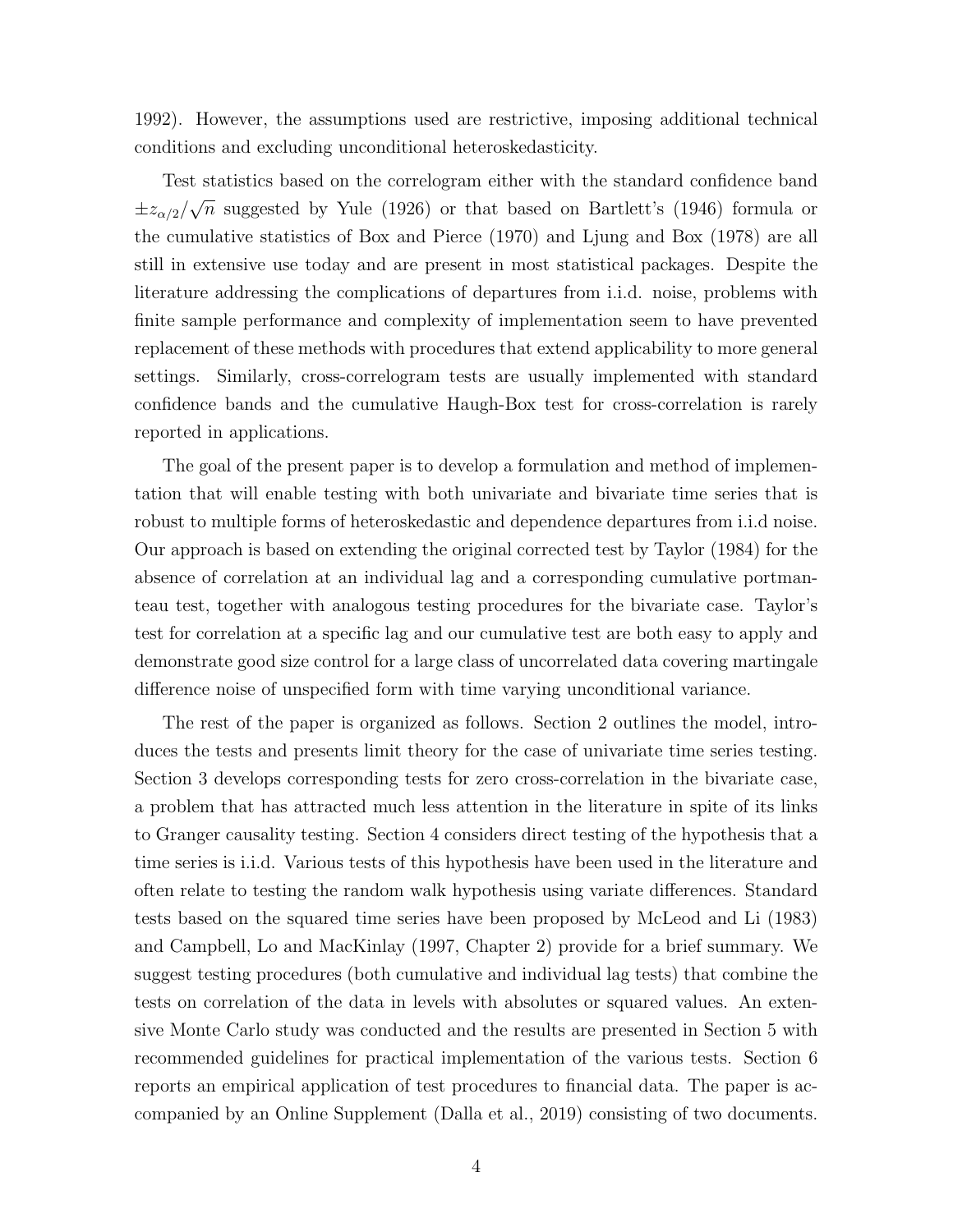The first (I) contains proofs of all the results in the paper. The second (II) reports the findings of the full Monte Carlo study.

### 2 Tests for zero correlation

While stationarity is commonly assumed, it is not necessary for testing absence of correlation in a time series. Indeed, for a series  $\{x_t\}$  of uncorrelated random variables the condition that the autocorrelation function (ACF)  $\rho_k = \text{corr}(x_t, x_{t-k}) = 0$  at lag  $k = 1, 2, \dots$  is well defined for all t with or without an assumption of stationarity. Its empirical version, the sample autocorrelation  $\hat{\rho}_k$  at the lag  $k \neq 0$ , based on observed data  $x_1, \ldots, x_n$ 

$$
\widehat{\rho}_k = \frac{\sum_{t=k+1}^n (x_t - \bar{x})(x_{t-k} - \bar{x})}{\sum_{t=1}^n (x_t - \bar{x})^2}, \quad \bar{x} = \frac{1}{n} \sum_{t=1}^n x_t
$$
\n(1)

remains a valid tool for testing for zero correlation at lag k. Such testing does not require assumptions of independence or stationarity of  $\{x_t\}$ , thereby enabling a more general approach to testing for white noise uncorrelatedness in data.

There is, of course, a large literature on estimation of the autocorrelation function  $\rho_k$  by  $\rho_k$  for stationary times series  $\{x_t\}$ . The asymptotic distribution of the sample autocorrelations  $(\hat{\rho}_1, ..., \hat{\rho}_m)'$  for a stationary linear process was given by Anderson and Walker (1964) and Hannan and Hyde (1972) and has the form

$$
\sqrt{n}(\widehat{\rho}_1 - \rho_1, ..., \widehat{\rho}_m - \rho_m) \to_D \mathcal{N}(0, W) \tag{2}
$$

where W is a matrix whose elements are given by Bartlett's formula. If the  $\{x_t\}$  are i.i.d. random variables, the matrix W reverts to the identity matrix  $I_m$  and (2) reduces to the standard asymptotic result

$$
\sqrt{n}(\widehat{\rho}_1, ..., \widehat{\rho}_m) \to_D \mathcal{N}(0, I_m)
$$
\n(3)

used for testing  $H_0: \rho_k = 0$  at lag k, just as in Yule (1926), with the confidence band  $\pm z_{\alpha/2}/\sqrt{n}$  for zero correlation at significance level  $\alpha$ . Methods based on this procedure √ are still heavily used and came into prominence following the influential work of Box and Jenkins (1970).

When  $\{x_t\}$  is uncorrelated but not i.i.d. the standard method for testing zero serial correlation based on the asymptotic distribution in (3) generally fails. This was first noted by Granger and Andersen (1978) and Taylor (1984). Taylor (1984) suggested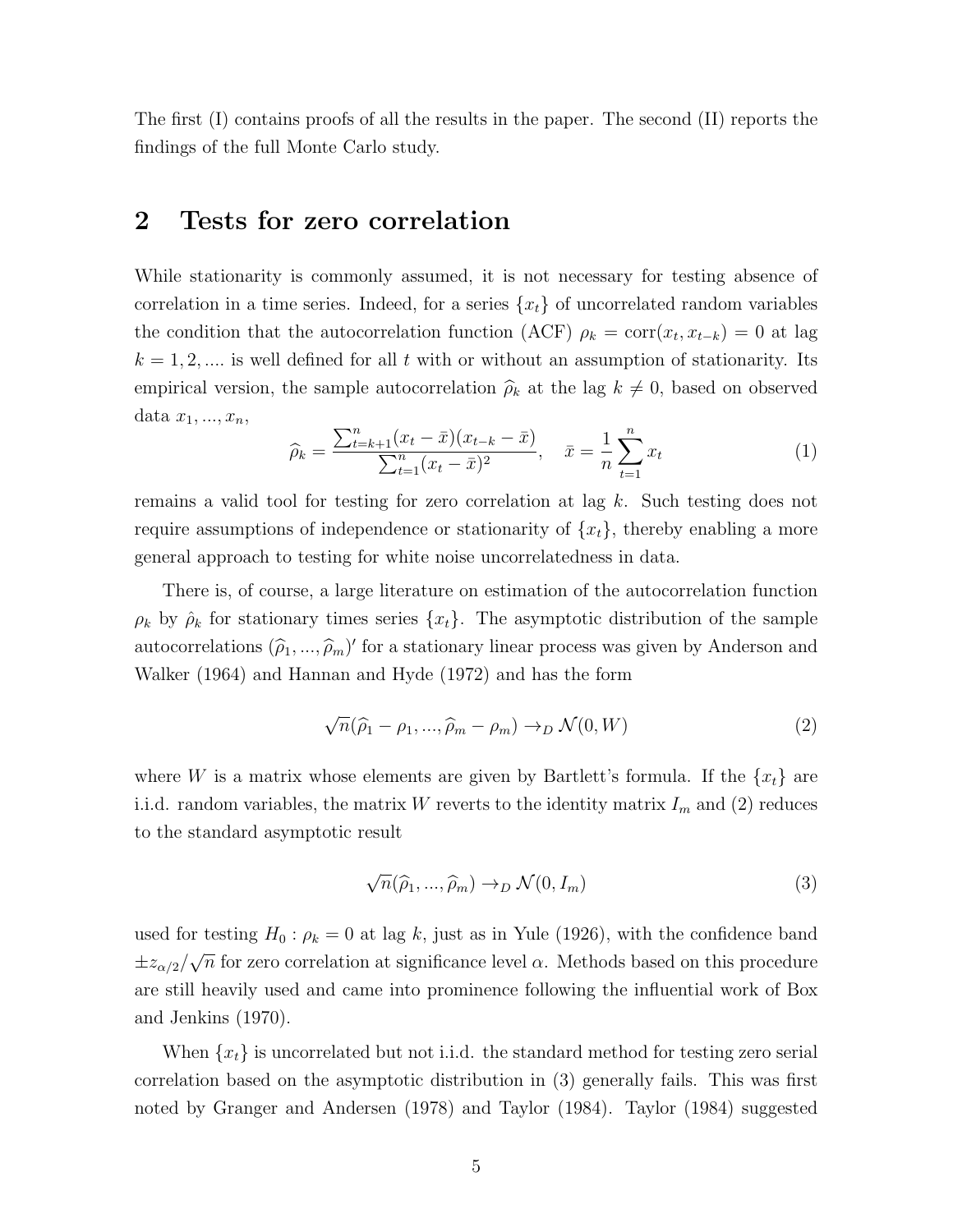correcting the standard error of  $\hat{\rho}_k$ , leading to the modified t-statistic

$$
\widetilde{t}_k = \frac{\sum_{t=k+1}^n e_{tk}}{(\sum_{t=k+1}^n e_{tk}^2)^{1/2}}, \quad e_{tk} = (x_t - \bar{x})(x_{t-k} - \bar{x}), \tag{4}
$$

so that in testing  $H_0$  the sample autocorrelation  $\hat{\rho}_k$  should be corrected for its variance

$$
\widetilde{t}_k = \widehat{\rho}_k \, \widehat{c}_k \to_D \mathcal{N}(0, 1), \quad \widehat{c}_k = \frac{\widetilde{t}_k}{\widehat{\rho}_k}.\tag{5}
$$

This correction leads to a  $\pm z_{\alpha/2}/\hat{c}_k$  confidence band for zero correlation at lag k.

Taylor showed that  $\hat{c}_k^{-2}$  $\overline{k}^2$  is an unbiased estimate of the variance of  $\hat{\rho}_k$  when  $x_t$  has symmetric density but he did not prove the asymptotic normality given in (5). He also suggested a corrected cumulative test, as given in (11) below.

The t-statistic  $\tilde{t}_k$  takes the form of a self-normalizing sum. Our aim is to establish asymptotic normality for  $\tilde{t}_k$  as well as corresponding cumulative tests in a general setting where the observed data sample  $x_1, ..., x_n$  is a series of uncorrelated random variables that may be dependent and non-stationary. We seek an approach that does not require verification of additional technical assumptions and allows the applied researcher to be somewhat agnostic about the structure and generating mechanism of the uncorrelated data  $x_t$ .

In this paper we assume that  $x_t$  satisfies

$$
x_t = \mu + h_t \varepsilon_t,\tag{6}
$$

where  $\{\varepsilon_t\}$  is a stationary ergodic martingale difference (m.d.) sequence with respect to some  $\sigma$ -field  $\mathcal{F}_t$  with  $E[\varepsilon_t|\mathcal{F}_{t-1}] = 0$ ,  $E\varepsilon_t^4 < \infty$ ,  $\mu = Ex_t$  and  $h_t$  is a sequence of non-negative real numbers for which, as  $n \to \infty$ ,

$$
\max_{1 \le t \le n} h_t^4 = o(\sum_{t=1}^n h_t^4), \qquad \sum_{t=2}^n (h_t - h_{t-1})^4 = o(\sum_{t=1}^n h_t^4). \tag{7}
$$

Then,  $\varepsilon_t$  allows for conditional heteroskedasticity via  $E[\varepsilon_t^2 | \mathcal{F}_{t-1}]$  and  $h_t$  introduces unconditional heterogeneity over t. For any  $k \neq 0$ , we have

$$
corr(x_t, x_{t-k}) = corr(\varepsilon_t, \varepsilon_{t-k}) \text{ for all } t.
$$

The statistics  $\sqrt{ }$  $\overline{n} \widehat{\rho}_k$ ,  $\overline{t}_k$  and their cumulative versions have been examined by various authors either for raw data or for residuals from some estimated model. In either case,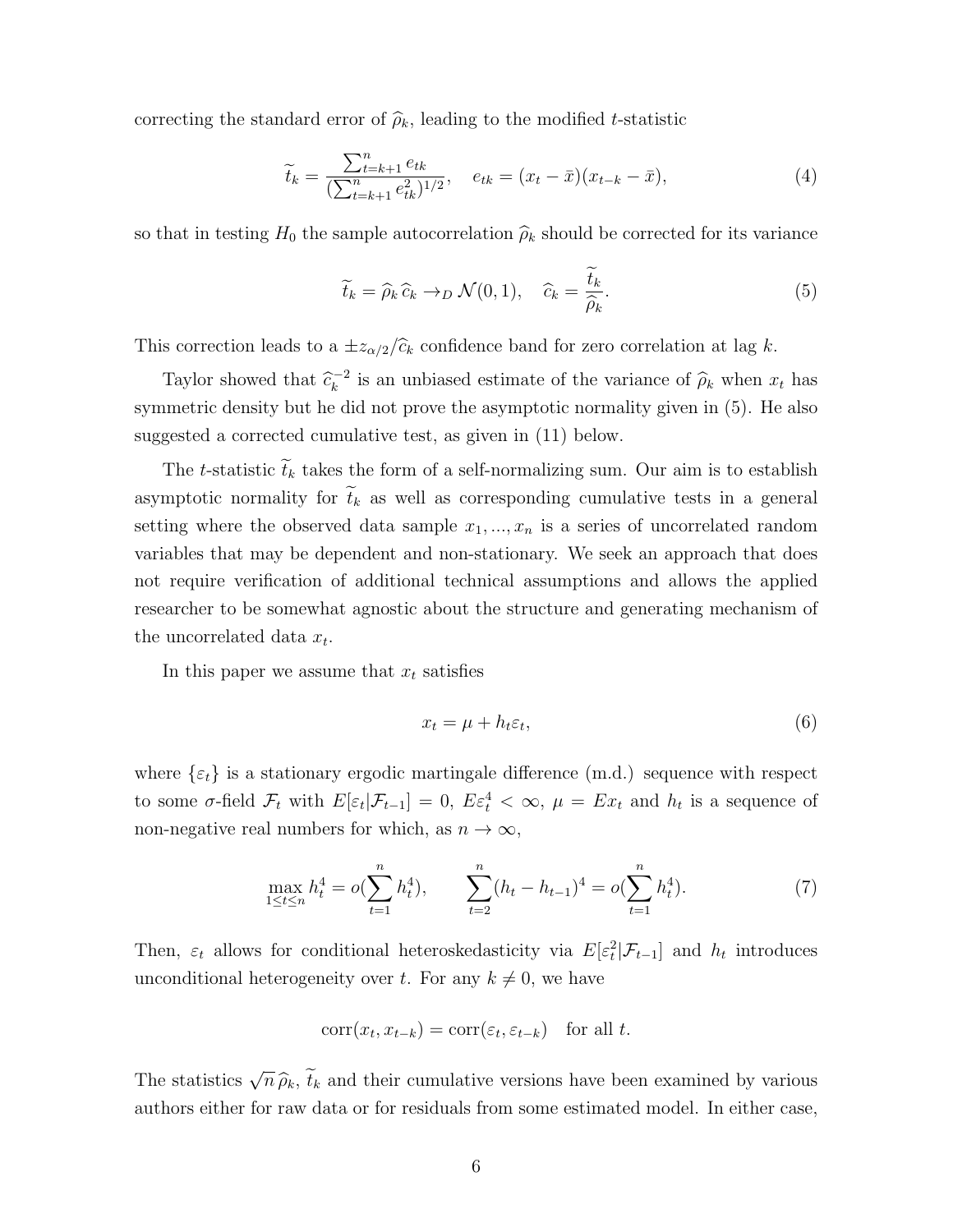it is common to assume that  $\{x_t\}$  is as in (6) but stronger assumptions on  $(h_t, \varepsilon_t)$  are imposed. Most authors assume that  $h_t = 1$  and  $\varepsilon_t$  is an m.d. noise of a specific type. A few authors allow  $h_t$  to be deterministic and to vary with t, but require  $\{\varepsilon_t\}$  to be i.i.d. so that the  $x_t$  remain independent. An exception is Lo and MacKinlay (1989) where  $h_t$  is permitted to be time-varying and mixing conditions are imposed on  $\{\varepsilon_t\}$ but with restrictive moment conditions that exclude, for example, GARCH data with skewed innovations.

The following result establishes the asymptotic distribution of the t-statistic  $\tilde{t}_k$ given in (4).

**Theorem 2.1.** Suppose that  $x_1, ..., x_n$  is a sample from a sequence given in (6) and the  $h_t$  satisfy (7). Then for any fixed integer  $k \neq 0$ , as  $n \to \infty$ ,

$$
\widetilde{t}_k \to_D \mathcal{N}(0,1). \tag{8}
$$

Moreover, for  $m = 1, 2, \dots$ ,

$$
(\tilde{t}_1, ..., \tilde{t}_m) \to_D \mathcal{N}(0, R)
$$
\n(9)

where  $R = (r_{jk})$  is an  $m \times m$  matrix with elements

$$
r_{jk} = \text{corr}(\varepsilon_1 \varepsilon_{1-j}, \varepsilon_1 \varepsilon_{1-k}), \quad j, k = 1, ..., m.
$$

Box and Pierce (1970) and Ljung and Box (1978) suggested the well-known cumulative statistics

$$
BP_m = n \sum_{k=1}^{m} \hat{\rho}_k^2, \qquad LB_m = (n+2)n \sum_{k=1}^{m} \frac{\hat{\rho}_k^2}{n-k}
$$
(10)

for portmanteau testing of the joint null hypothesis  $H_0$ :  $\rho_1 = ... = \rho_m = 0$ . These tests are based on the property (3) of the sample ACF  $\hat{\rho}_k$ 's showing that under  $H_0$  the tests are asymptotically  $\chi^2_m$  distributed.

When  $\{x_t\}$  is uncorrelated but not i.i.d. and (3) fails these cumulative tests produce size distortions in testing. In turn, Taylor (1984) suggested the corrected-for-variance cumulative statistic

$$
\sum_{k=1}^{m} \tilde{t}_k^2 \tag{11}
$$

for testing  $H_0$ :  $\rho_1 = ... = \rho_m = 0$ . This formulation corresponds to the diagonal matrix  $R = I$  in (9) which holds only when the variables  $\omega_j = \varepsilon_1 \varepsilon_{1-j}$  are uncorrelated.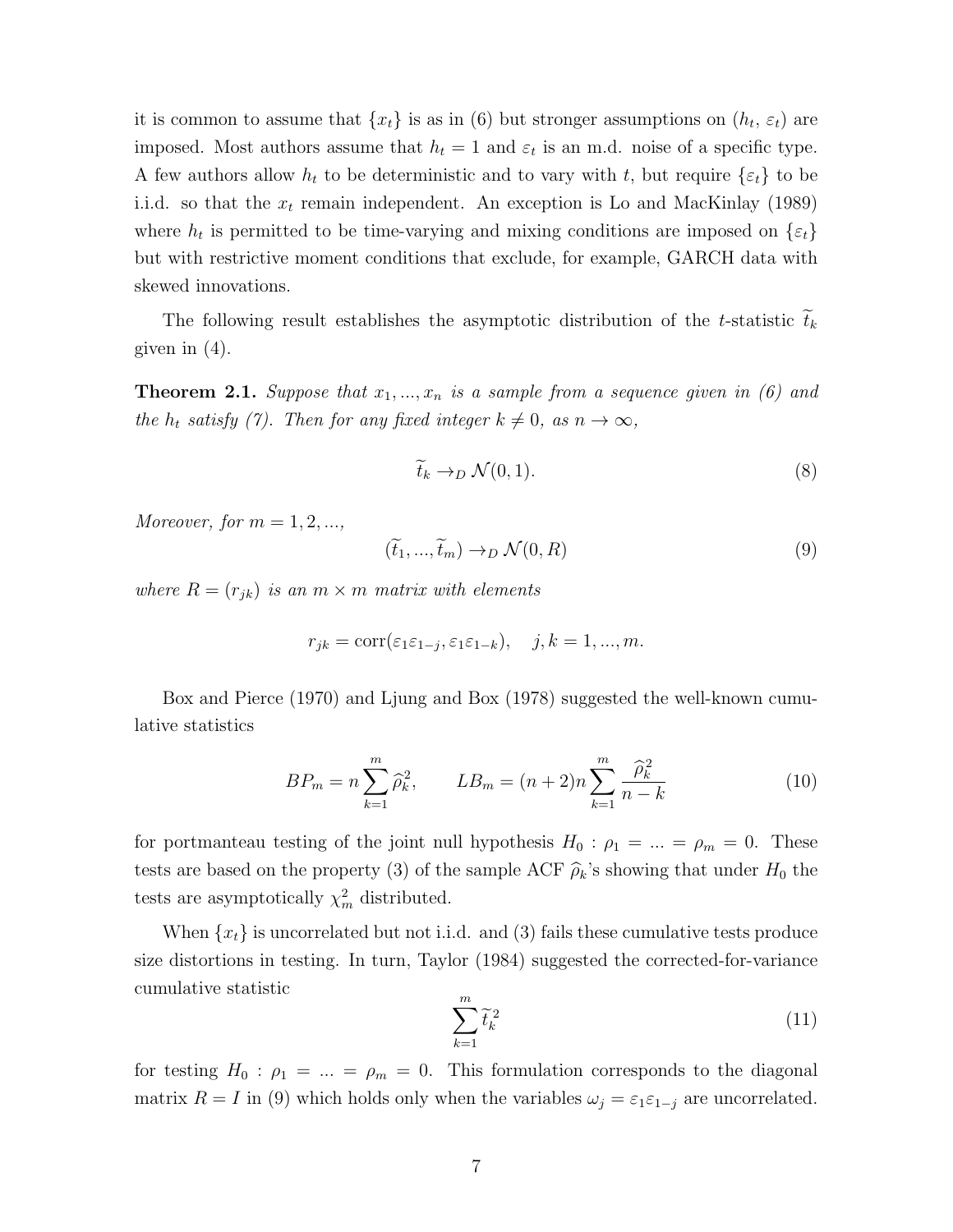Setting  $\widetilde{t} = (\widetilde{t}_1, ..., \widetilde{t}_m)'$ , result (9) of Theorem 2.1 implies that

$$
\tilde{t}' R^{-1} \tilde{t} \to_D \chi_m^2, \qquad \tilde{t}' \hat{R}^{-1} \tilde{t} \to_D \chi_m^2,\tag{12}
$$

for any consistent estimate  $\widehat{R} \to_{p} R$  of R. Recall that the matrix R is positive definite.

As discussed in the Introduction, various authors have examined statistics (4) and (11). However, as noted by Guo and Phillips (2001) (see also Cumbpy and Huizinga (1992), Lobato *et al.* (2002) and Francq *et al.* (2005)) who arrived at (12) under different assumptions on the data generating process  $\{x_t\}$ , there are sequences  $\{x_t\}$ that are uncorrelated but not independent for which the matrix  $R$  is not diagonal and therefore the cumulative statistic (11) is invalid. Guo and Phillips (2001) use a similar estimate  $\widehat{R}$  of R to our estimate given in (13) below. Cumbpy and Huizinga (1992) and Lobato et al. (2002) use kernel nonparametric methods and Francq et al.  $(2005)$  introduce an autoregressive approximation method to estimate W and R. These authors all assume stationarity of  $\{x_t\}$ , thereby excluding unconditional heterogeneity.

We will estimate R by  $\widehat{R} = (\widehat{r}_{jk})$  where  $\widehat{r}_{jk}$  are sample cross-correlations of the variables  $(e_{tj}, t = 1, ..., n)$  and  $(e_{tk}, t = 1, ..., n)$ :

$$
\widehat{r}_{jk} = \frac{\sum_{t=\max(j,k)+1}^{n} e_{tj} e_{tk}}{(\sum_{t=\max(j,k)+1}^{n} e_{tj}^2)^{1/2} (\sum_{t=\max(j,k)+1}^{n} e_{tk}^2)^{1/2}}.
$$
(13)

To improve the finite sample performance of the cumulative test, we use the thresholded version  $\widehat{R}^* = (\widehat{r}_{jk}^*)$  of  $\widehat{R}$  where

$$
\widehat{r}_{jk}^* = \widehat{r}_{jk} I(|\tau_{jk}| > \lambda) \quad \text{with } \lambda = 1.96 \tag{14}
$$

where  $\tau_{jk}$  is a self-normalized t-type statistic

$$
\tau_{jk} = \frac{\sum_{t=\max(j,k)+1}^{n} e_{ij} e_{tk}}{(\sum_{t=\max(j,k)+1}^{n} e_{ij}^2 e_{tk}^2)^{1/2}}.
$$
\n(15)

Notice that  $\widehat{R}^*$  is the sample analogue of the variance-covariance matrix of  $\widetilde{t}$  for which we threshold the off-diagonal elements by checking at the 5% significance level whether they are significant. This is a simpler approach to that undertaken by Cumbpy and Huizinga (1992), Lobato et al. (2002) or Francq et al. (2005).

The next theorem establishes the asymptotic properties for the cumulative tests

$$
Q_m = \tilde{t}' \,\hat{R}^{-1} \tilde{t}, \qquad \tilde{Q}_m = \tilde{t}' \,\hat{R}^{*-1} \tilde{t}
$$
 (16)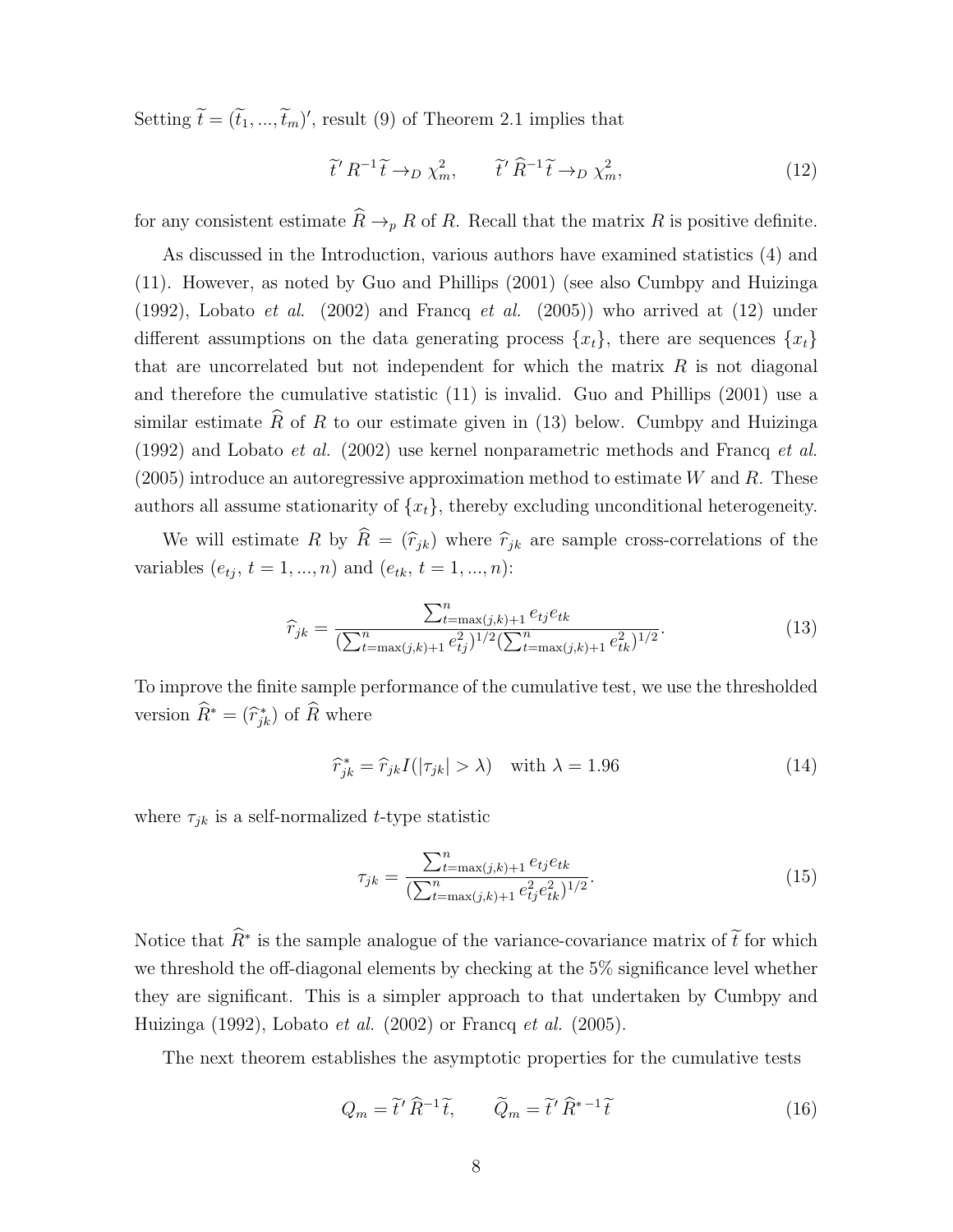for the joint hypothesis  $H_0$ :  $\rho_1 = ... = \rho_m = 0$ . In the empirical applications and Monte Carlo study described later in the paper we use the cumulative statistic  $Q_m$ with the suggested threshold setting  $\lambda = 1.96$ .

**Theorem 2.2.** Under the assumptions of Theorem 2.1, for any  $m = 1, 2, ...$  and with any threshold  $\lambda > 0$ , as  $n \to \infty$ ,

$$
\widehat{R} \to_p R, \qquad \widehat{R}^* \to_p R,\tag{17}
$$

$$
Q_m \to_D \chi_m^2, \qquad \widetilde{Q}_m \to_D \chi_m^2. \tag{18}
$$

The assumptions of Theorems 2.1 and 2.2 are minimal and less restrictive than those used so far in the literature. They allow for both non-stationarity (unconditional heteroskedasticity) and dependent martingale difference type uncorrelated noise including ARCH type conditional heteroskedasticity.

The test  $Q_m$  without thresholding suffers some size distortion in finite samples for moderate and large m. Simulations show that the thresholding in  $\tilde{Q}_m$  successfully corrects size distortions for a wide range of m values when R is sparse. If  $r_{jk} = 0$  and  $\tau_{jk} \to_D \mathcal{N}(0,1)$  then thresholding with  $\lambda = 1.96$  corresponds to testing for  $r_{jk} = 0$ at a 5% significance level. However, for any  $\lambda > 0$  thresholding does not affect the consistency of the estimate  $\widehat{R}^*$  of R.

As will be apparent in the next section, the assumptions of Theorems 3.1 and 3.2 in the bivariate case render the above methods of analysis valid for a univariate series in a straightforward way. In particular, since any measurable function  $y_t =$  $f(x_t, x_{t-1}, ..., x_{t-k})$  of a stationary ergodic process  $\{x_t\}$  is also a stationary ergodic process (e.g., Stout (1974, Cor. 3.5.2)), if  $E|y_t| < \infty$  it follows that

$$
E\big|n^{-1}\sum_{t=1}^n y_t - Ey_1\big| \to 0, \quad n \to \infty
$$

and thus the conditions imply the results of Theorems 2.1 and 2.2. For more details of the proof see the Online Supplement I.

# 3 Tests for zero cross-correlation

For bivariate time series  $\{x_t, y_t\}$  we observe data  $x_1, \ldots, x_n$  and  $y_1, \ldots, y_n$  and are interested in testing possible cross-correlation between these time series at various lags.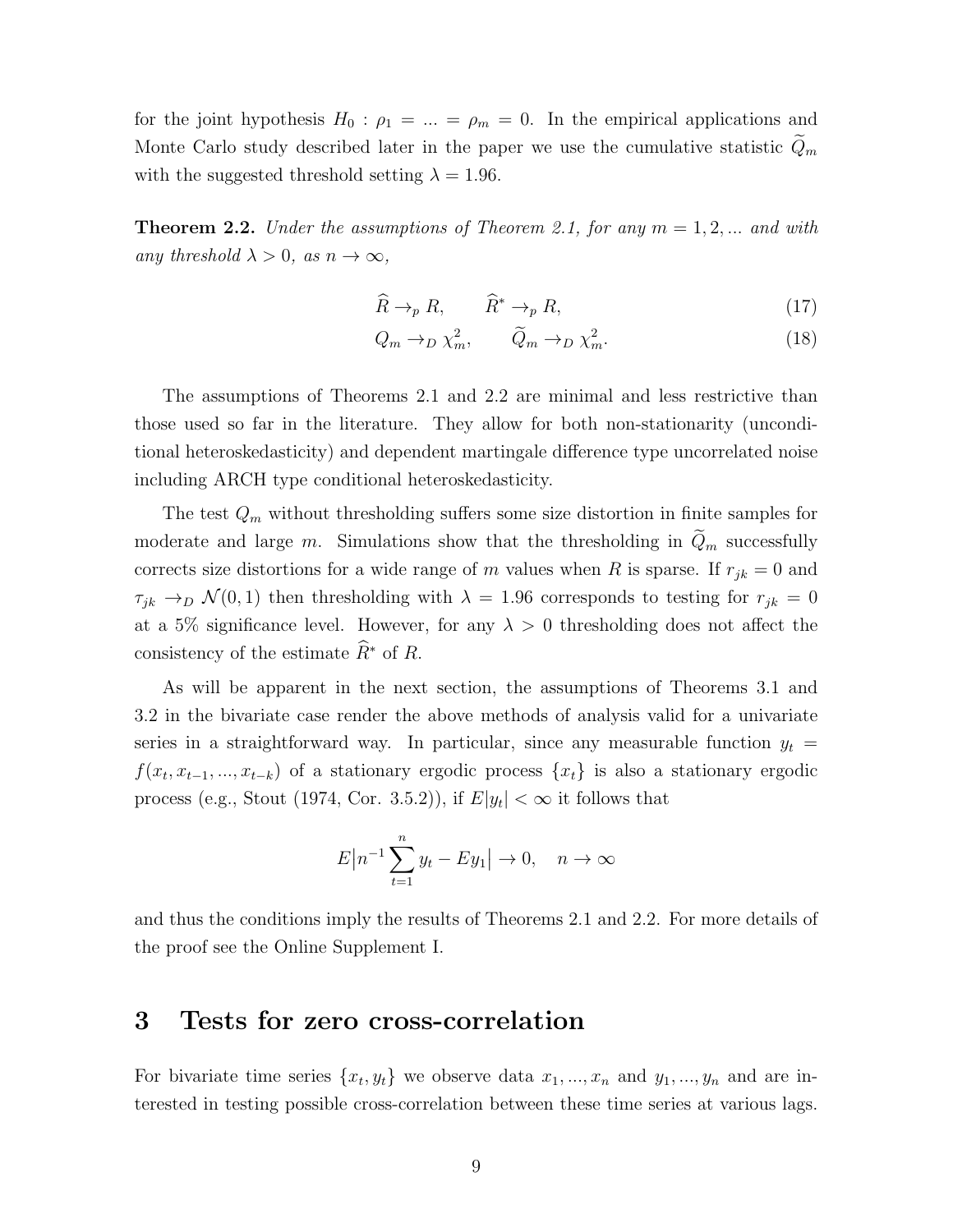Denote by  $\hat{\rho}_{xy,k}$  the k-th sample cross-correlation estimate of the k-th cross-correlation  $\rho_{xy,k} = \text{corr}(x_t, y_{t-k})$  for  $k = ..., -1, 0, 1, ...$ 

$$
\widehat{\rho}_{xy,k} = \frac{\sum_{t=k+1}^{n} (x_t - \bar{x})(y_{t-k} - \bar{y})}{(\sum_{t=1}^{n} (x_t - \bar{x})^2 \sum_{t=1}^{n} (y_t - \bar{y})^2)^{1/2}}, \quad \bar{x} = \frac{1}{n} \sum_{t=1}^{n} x_t, \ \bar{y} = \frac{1}{n} \sum_{t=1}^{n} y_t.
$$

The asymptotic theory for such sample cross-correlations was given in Hannan (1970). Haugh and Box (1977) developed a test for cross-correlation under the assumption of independent series  $\{x_t\}$  and  $\{y_t\}$ . But there is little literature on testing cross-correlation using the sample statistic  $\hat{\rho}_{xy,k}$  when the series are not independent or when they are heteroskedastic. Although in regression analysis the issue of heteroskedasticity has been addressed, graphs of the sample cross-correlations typically display confidence bands based on  $\pm z_{\alpha/2}/z$ √  $\overline{n}$ , corresponding to the *t*-statistic

$$
t_{xy,k} = \sqrt{n} \widehat{\rho}_{xy,k} \tag{19}
$$

for testing  $H_0: \rho_{xy,k} = 0$  under independence conditions. Further, bivariate analogues of cumulative standard statistics are rarely analyzed and often involve additional tests for the significance of the univariate autocorrelations of  $\{x_t\}$  and  $\{y_t\}$ , as in Tsay (2010) for example. In what follows, we examine the Haugh (1976) and Haugh and Box (1977) test for cross-correlation

$$
HB_{xy,m} = n^2 \sum_{k=0}^{m} \frac{\hat{\rho}_{xy,k}^2}{n-k}
$$
 (20)

for testing  $H_0: \rho_{xy,0} = \rho_{xy,1} = ... = \rho_{xy,m} = 0$  which assumes independence of the time series  $\{x_t\}$  and  $\{y_t\}$ .

Similar arguments to those of the univariate case in Section 2 show that standard normal and  $\chi^2_m$  approximations for the statistics in (19) and (20) are not always valid for bivariate times series  $\{x_t, y_t\}$  which are not uncorrelated and stationary, independent noises. To provide a more general framework, we assume in this paper that  $\{x_t, y_t\}$ satisfy

$$
x_t = \mu_x + h_t \varepsilon_t, \quad y_t = \mu_y + g_t \eta_t,
$$
\n<sup>(21)</sup>

where  $\{\varepsilon_t\}, \{\eta_t\}$  are stationary sequences,  $E\varepsilon_t = E\eta_t = 0, E\varepsilon_t^4 < \infty, E\eta_t^4 < \infty$ and  $h_t, g_t$  are real numbers that satisfy conditions made explicit in Assumption A and Theorem 3.1 below.

Notice that  $\rho_{xy,k} = \text{corr}(x_t, y_{t-k}) = \text{corr}(\varepsilon_t, \eta_{t-k})$ . However, when  $\rho_{xy,k} = 0$ , the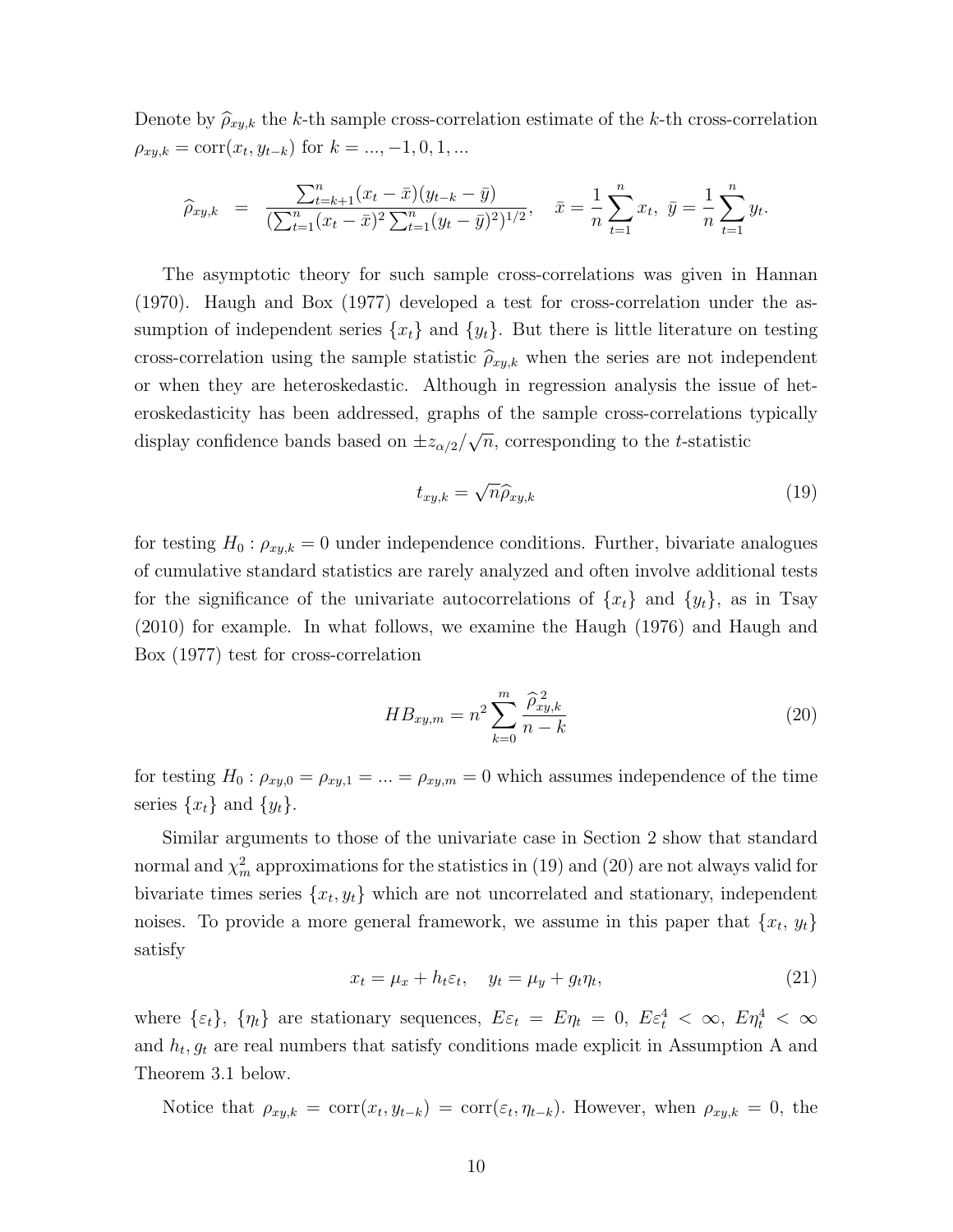standard normal approximation for  $t_{xy,k}$  may not hold because of the presence of heteroskedasticity in  $\{x_t\}$  and  $\{y_t\}$  or dependence between the two uncorrelated series. For that reason, in order to develop a robust test of  $H_0: \rho_{xy,k} = 0, k \geq 0$ , we define the following corrected t-statistic

$$
\widetilde{t}_{xy,k} = \frac{\sum_{t=k+1}^{n} e_{xy,tk}}{(\sum_{t=k+1}^{n} e_{xy,tk}^2)^{1/2}}, \quad e_{xy,tk} = (x_t - \bar{x})(y_{t-k} - \bar{y}). \tag{22}
$$

Our objective is to establish the asymptotic normality

$$
\tilde{t}_{xy,k} \to_D \mathcal{N}(0,1) \tag{23}
$$

for  $k \geq 0$  such that  $\text{corr}(\varepsilon_t, \eta_{t-k}) = 0$ .

As we see below, (23) requires the first series  $\{x_t\}$  to be an uncorrelated noise or, more specifically, an m.d. sequence. In what follows, we first allow the uncorrelated series  $\{x_t\}$  and  $\{y_t\}$  to be mutually dependent, and subsequently examine the case where they are mutually independent. Test consistency is considered last.

Clearly, for (23) to hold, we need additional assumptions on  $\{\varepsilon_t, \eta_t\}$ . The conditions below are formulated in terms of the product series  $\omega_{tk} := \varepsilon_t \eta_{t-k}, k \geq 0$ .

**Assumption A**. For  $j, k \ge 0$ ,  $\{\omega_{tk}\}\$ ,  $\{\omega_{tj}\omega_{tk}\}\$  are stationary sequences,  $E\omega_{tk}^2 < \infty$ , and

$$
E\left|\left(n^{-1}\sum_{t=1}^{n}\omega_{tj}\omega_{tk}\right)-E\left[\omega_{1j}\omega_{1k}\right]\right|\to 0, \qquad n\to\infty.
$$
 (24)

The weights  $h_t$ ,  $g_t$  satisfy the following conditions: setting  $q_n := \sum_{t=1}^n h_t^2 g_t^2$ ,

$$
\left(\sum_{t=1}^{n} h_t^4\right)^{1/2} \left(\sum_{t=2}^{n} (g_t - g_{t-1})^4\right)^{1/2} = o(q_n), \quad \max_{t=1,\dots,n} h_t^4 = o(q_n),
$$
\n
$$
\left(\sum_{t=1}^{n} g_t^4\right)^{1/2} \left(\sum_{t=2}^{n} (h_t - h_{t-1})^4\right)^{1/2} = o(q_n), \quad \max_{t=1,\dots,n} g_t^4 = o(q_n).
$$
\n(25)

#### I: The case of mutually dependent series  $\{x_t\}$  and  $\{y_t\}$ .

First, we assume that  $x_t$  and the lagged variables  $y_{t-k}$  are uncorrelated but not mutually independent. For example, suppose that  $\{\varepsilon_t\}$  is an m.d. sequence with respect to some  $\sigma$ -field  $\mathcal{F}_t$ , and  $\eta_{t-k}$  is  $\mathcal{F}_{t-1}$  measurable. Then  $\varepsilon_t \eta_{t-k}$  is also an m.d. sequence so that  $E[\varepsilon_t \eta_{t-k} | \mathcal{F}_{t-1}] = 0$ , and thus corr $(x_t, y_{t-k}) = 0$ .

Bivariate series  $x_t$  and  $y_{t-k}$  can be uncorrelated at some lags, say  $k = i, ..., m$  where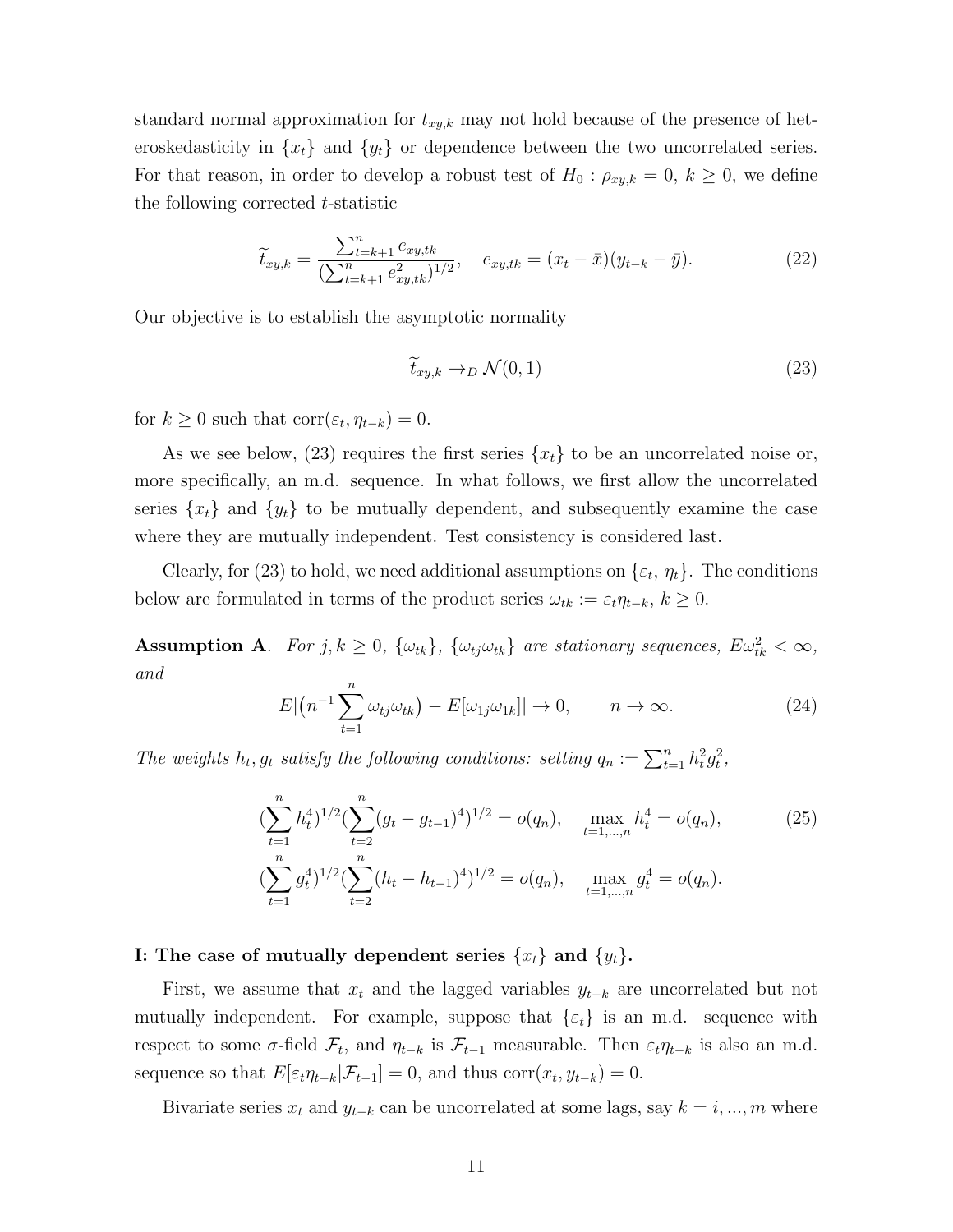$0 \leq i \leq m$ , and correlated at other lags, say  $k = 0$ . The next theorem establishes the multivariate limit distribution of the vector  $(t_{xy,i},...,t_{xy,m})$  when  $corr(x_t, y_{t-k}) = 0$  for  $k = i, ..., m$ . Subsequently, we use this vector to test the hypothesis corr $(x_t, y_{t-k}) = 0$ ,  $k = i, ..., m$ . To show asymptotic normality for the statistic  $t_{xy,k}$  based on the centered variables  $x_t - \bar{x}$  and  $y_t - \bar{y}$  we make the following assumption.

**Assumption B**. The autocovariance functions  $cov(\varepsilon_t, \varepsilon_{t-k}) = \gamma_{\varepsilon,k}$ ,  $cov(\eta_t, \eta_{t-k}) = \gamma_{\eta,k}$ of the stationary sequences  $\{\varepsilon_t\}$  and  $\{\eta_t\}$  satisfy the following covariance summability conditions

$$
\sum_{k} |\gamma_{\varepsilon,k}| < \infty, \quad \sum_{k} |\gamma_{\eta,k}| < \infty. \tag{26}
$$

These conditions are clearly satisfied by white noise/m.d. sequences  $\{\varepsilon_t\}$  or  $\{\eta_t\}$ .

**Theorem 3.1.** Suppose that  $\{x_t, y_t\}$  in (21) satisfy Assumptions A, B and (25).

If  $\{\varepsilon_t\eta_{t-k}\}, k = i, ..., m \ (0 \le i \le m)$  are m.d. sequences with respect to the same  $\sigma$ -field  $\mathcal{F}_t$ , with  $E[\varepsilon_t \eta_{t-k} | \mathcal{F}_{t-1}] = 0$ , then, as  $n \to \infty$ ,

$$
(\widetilde{t}_{xy,i},...,\widetilde{t}_{xy,m}) \to_D \mathcal{N}(0,R_{xy})
$$
\n(27)

where  $R_{xy} = (r_{xy,jk}, j, k = i, ..., m)$  is a matrix with elements

$$
r_{xy,jk} = \text{corr}(\varepsilon_1 \eta_{1-j}, \varepsilon_1 \eta_{1-k}).
$$

In particular,  $\widetilde{t}_{xy,k} \rightarrow_D \mathcal{N}(0,1)$  for  $k = i, ..., m$ .

Observe that the matrix  $R_{xy}$  is positive definite and the convergence (27) implies

$$
\widetilde{t}_{xy}' R_{xy}^{-1} \widetilde{t}_{xy} \to_D \chi^2_{m-i+1} \quad \text{where} \quad \widetilde{t}_{xy} = (\widetilde{t}_{xy,i}, ..., \widetilde{t}_{xy,m})'. \tag{28}
$$

For testing the cumulative hypothesis  $H_0$ :  $\rho_{xy,i} = ... = \rho_{xy,m} = 0$ , we suggest the following standardized statistics

$$
Q_{xy,m} = \tilde{t}'_{xy} \hat{R}_{xy}^{-1} \tilde{t}_{xy}, \qquad \tilde{Q}_{xy,m} = \tilde{t}' \hat{R}_{xy}^{*-1} \tilde{t}, \qquad (29)
$$

where  $\widehat{R}_{xy} = (\widehat{r}_{xy,jk})$  and  $\widehat{R}_{xy}^*$  are consistent estimates of the matrix  $R_{xy}$ . We define

$$
\hat{r}_{xy,jk} = \frac{\sum_{t=\max(j,k)+1}^{n} e_{xy,tj} e_{xy,tk}}{(\sum_{t=\max(j,k)+1}^{n} e_{xy,tj}^2)^{1/2} (\sum_{t=\max(j,k)+1}^{n} e_{xy,tk})^{1/2}}, \quad j, k = i, ..., m.
$$
 (30)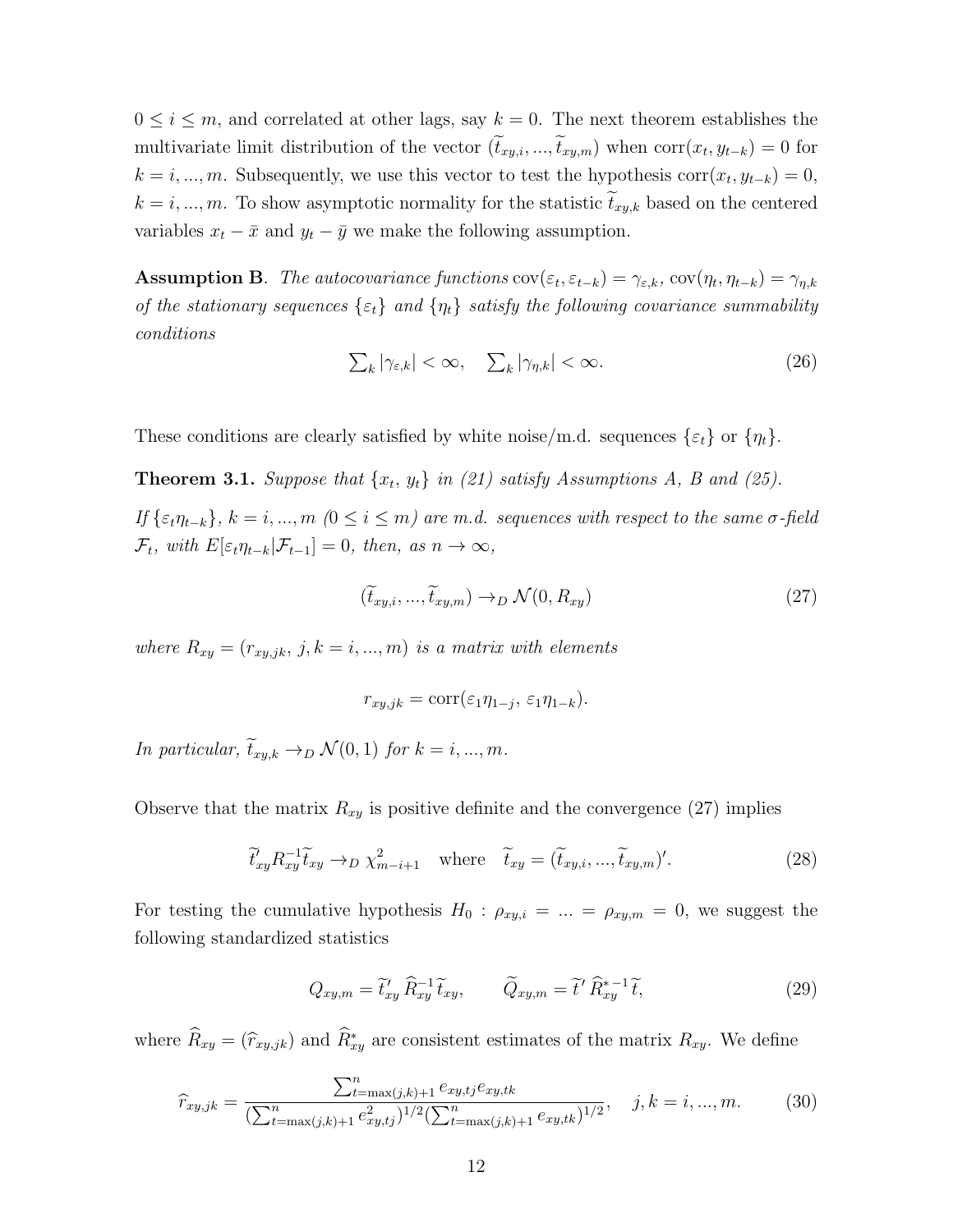To improve the finite sample performance of the cumulative test, we suggest the thresholded version  $\widehat{R}^*_{xy} = (\widehat{r}^*_{xy,jk})$  of  $\widehat{R}_{xy}$  where

$$
\hat{r}_{xy,jk}^* = \hat{r}_{xy,jk} I(|\tau_{xy,jk}| > \lambda) \quad \text{with } \lambda = 1.96 \tag{31}
$$

and  $\tau_{xy,jk}$  is a t-statistic constructed as

$$
\tau_{xy,jk} = \frac{\sum_{t=\max(j,k)+1}^{n} e_{xy,tj} e_{xy,tk}}{\left(\sum_{t=\max(j,k)+1}^{n} e_{xy,tj}^2 e_{xy,tk}^2\right)^{1/2}}.
$$
\n(32)

Just as in the univariate case,  $\widehat{R}_{xy}^*$  is the sample analogue of the variance-covariance matrix of  $t_{xy}$  where we threshold its off-diagonal elements by checking at the 5% level whether they are significant. In applications we set  $\lambda = 1.96$ , but in theory other threshold values  $\lambda > 0$  can be used.

The limit theory of these statistics for testing cross-correlation at individual and cumulative lags are given in the following result.

**Theorem 3.2.** Under the assumptions of Theorem 3.1, for any  $\lambda > 0$ , as  $n \to \infty$ ,

$$
\widehat{r}_{xy,jk} \rightarrow_p r_{xy,jk}, \quad \widehat{r}_{xy,jk}^* \rightarrow_p r_{xy,jk}, \tag{33}
$$

$$
\widetilde{t}_{xy}' \widehat{R}_{xy}^{-1} \widetilde{t}_{xy} \rightarrow_D \chi^2_{m-i+1}, \quad \widetilde{t}_{xy}' \widehat{R}_{xy}^{*-1} \widetilde{t}_{xy} \rightarrow_D \chi^2_{m-i+1}.
$$
\n(34)

Simulations show that for large m, the cumulative test based on  $Q_{xy,m}$  suffers some size distortion whereas the test  $\tilde{Q}_{xy,m}$  based on the thresholded estimate  $\tilde{R}_{xy}^*$  with parameter  $\lambda = 1.96$  in most cases corrects adequately for size.

Different from the univariate case, Assumption A is employed to avoid assuming ergodicity of the stationary sequence  $\{\varepsilon_t^2 \eta_{t-j} \eta_{t-k}\}\,$ , which implies (24), see Stout (1974, Corollary 3.5.2). In general, ergodicity of the separate sequences  $\{\varepsilon_t\}$  and  $\{\eta_t\}$  does not necessarily imply ergodicity of  $\{\varepsilon_t^2 \eta_{t-j} \eta_{t-k}\}\$  and thus (24). Property (24) alone is sufficient for the proofs to hold.

Theorem 3.1 assumes  $\{\varepsilon_t\eta_{t-k}\}\$ to be an m.d. sequence. This is a weak assumption and allows for various types of dependence between the sequences  $\{\varepsilon_t\}$  and  $\{\eta_t\}$ . For example, if  $\{\varepsilon_t\}$  is an m.d. sequence with  $E[\varepsilon_t|\mathcal{F}_{t-1}] = 0$  and  $\eta_t = g(\varepsilon_t, \varepsilon_{t-1}, ...)$  is a measurable function of  $\varepsilon_s$ ,  $s \leq t$ , then  $\{\varepsilon_t \eta_{t-k}\}$  is an m.d. sequence with respect to  $\mathcal{F}_t$ for  $k \geq 1$ , so that

$$
E[\varepsilon_t \eta_{t-k} | \mathcal{F}_{t-1}] = \eta_{t-k} E[\varepsilon_t | \mathcal{F}_{t-1}] = 0.
$$

Simulations show that both the modified tests  $\tilde{t}_{xy,k}$  and  $\tilde{Q}_{xy,m}$  for zero cross-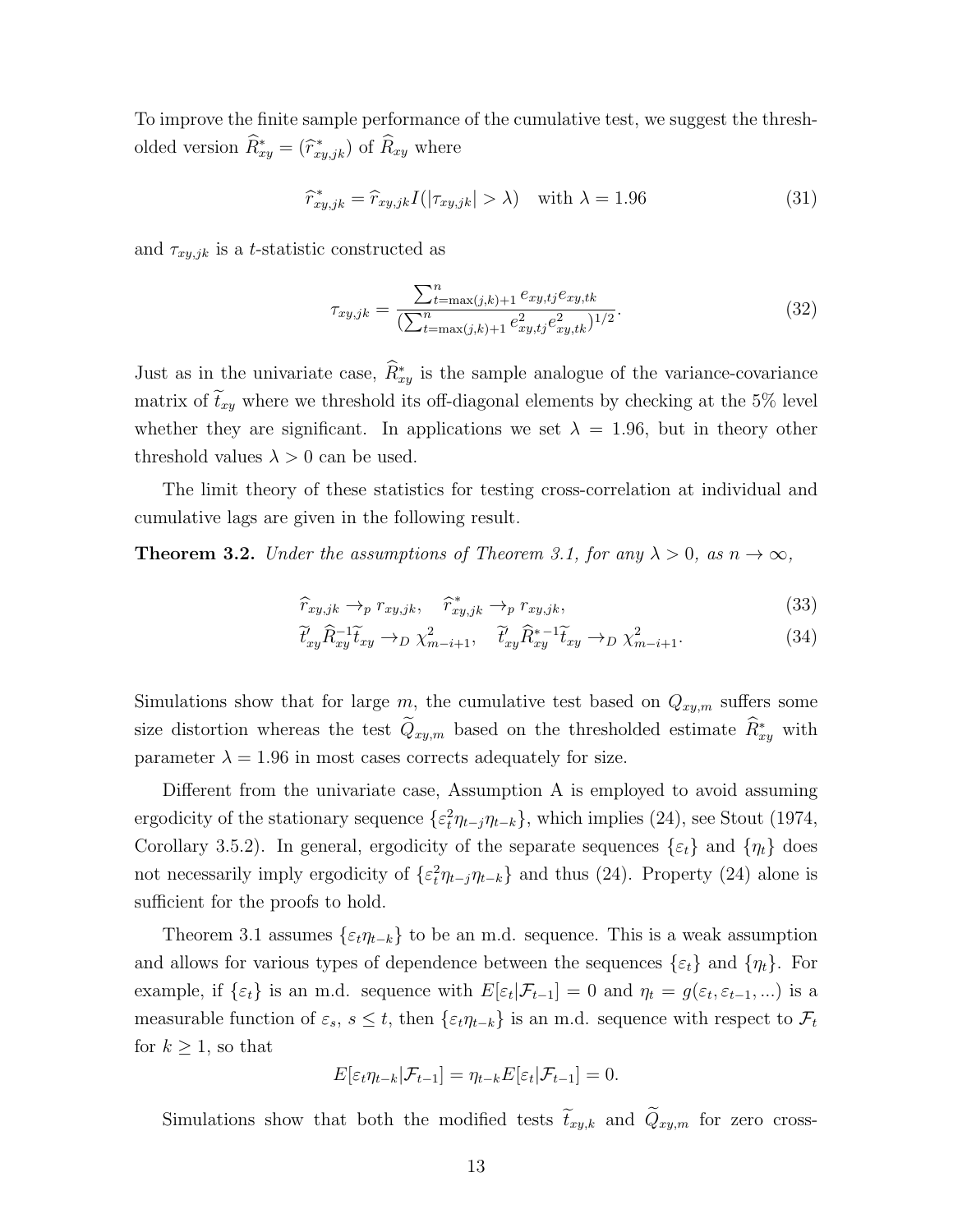correlation (at individual and cumulative lags) manifest good size control when  $\{x_t\}$ and  $\{y_t\}$  are series of uncorrelated variables with time varying variances, and when they are mutually uncorrelated but not necessarily independent. The standard tests  $t_{xy,k}$  and  $HB_{xy,m}$  require the series  $\{x_t\}$  and  $\{y_t\}$  to be mutually independent stationary uncorrelated noises. The test  $\tilde{t}_{xy,k}$  at individual lags also achieves good size control when the lagged series is correlated, whereas the standard test  $t_{xy,k}$  requires independence of  $\{x_t\}$  and  $\{y_t\}$  for good performance.

#### II: The case of mutually independent series  $\{x_t\}$  and  $\{y_t\}$ .

If  $\{x_t\}$  and  $\{y_t\}$  are mutually independent, then  $\text{corr}(x_t, y_{t-k}) = 0$  and  $\text{corr}(y_t, x_{t-k}) = 0$ 0 for  $k \geq 0$ . Properties (27) and (34) of the test statistic  $\tilde{t}_{xy,k}$  for an individual lag and the corresponding cumulative test statistic are preserved if one of the series  $\{x_t\}$ or  $\{y_t\}$  is an uncorrelated m.d. sequence.

**Theorem 3.3.** Assume that  $\{x_t, y_t\}$  in (21) satisfy Assumptions A, B and (25). Suppose  $\{\varepsilon_t\}$  is an m.d. sequence and the time series  $\{x_t\}$  and  $\{y_t\}$  are mutually independent. Then, for any  $m \geq 0$ , as  $n \to \infty$ ,

$$
\widetilde{t}_{xy} = (\widetilde{t}_{xy,0}, \ldots, \widetilde{t}_{xy,m})' \rightarrow_D \mathcal{N}(0, R_y), \quad \widetilde{t}_{yx} = (\widetilde{t}_{yx,0}, \ldots, \widetilde{t}_{yx,m})' \rightarrow_D \mathcal{N}(0, R_y), (35)
$$

where  $R_y = (r_{y,jk})$  and  $r_{y,jk} = \text{corr}(y_j, y_k) = \text{corr}(\eta_j, \eta_k)$ ,  $j, k = 0, ..., m$ . In particular,  $\tilde{t}_{xy,k} \to_D \mathcal{N}(0,1)$  for any lag  $k = ... -1, 0, 1, ...$ , and

$$
\tilde{t}_{xy}^{\prime} \hat{R}_{xy}^{-1} \tilde{t}_{xy} \rightarrow_D \chi_{m+1}^2, \quad \tilde{t}_{xy}^{\prime} \hat{R}_{xy}^{*-1} \tilde{t}_{xy} \rightarrow_D \chi_{m+1}^2 \tag{36}
$$

$$
\tilde{t}_{yx}' \hat{R}_{xy}^{-1} \tilde{t}_{yx} \rightarrow_D \chi_{m+1}^2, \quad \tilde{t}_{yx}' \hat{R}_{xy}^{*-1} \tilde{t}_{xy} \rightarrow_D \chi_{m+1}^2 \tag{37}
$$

where  $\widehat{R}_{xy}$  and  $\widehat{R}_{xy}^{*}$  are defined as above in (30) and (31) with  $i = 0$ .

Consistent estimates  $\widehat{R}_{xy}$  and  $\widehat{R}_{xy}^*$  of  $R_y$  require the first variable  $\{x_t\}$  to be an uncorrelated m.d. sequence. Notice that  $\hat{R}_{yx} \rightarrow_p I$ .

Finally, if the time series  $\{x_t\}$  and  $\{y_t\}$  are mutually independent but neither  $\{x_t\}$ nor  $\{y_t\}$  is a white noise, the standard normal approximation for  $\tilde{t}_{xy,k}$  does not generally hold. In such cases, even if

$$
\widetilde{t}_{xy,k} \to_D \mathcal{N}(0, \sigma_{xy}^2)
$$

the variance  $\sigma_{xy}^2 = \sum_{j=-\infty}^{\infty} \text{corr}(\varepsilon_0, \varepsilon_j) \text{corr}(\eta_0, \eta_j)$  is not unity, as shown in the following result.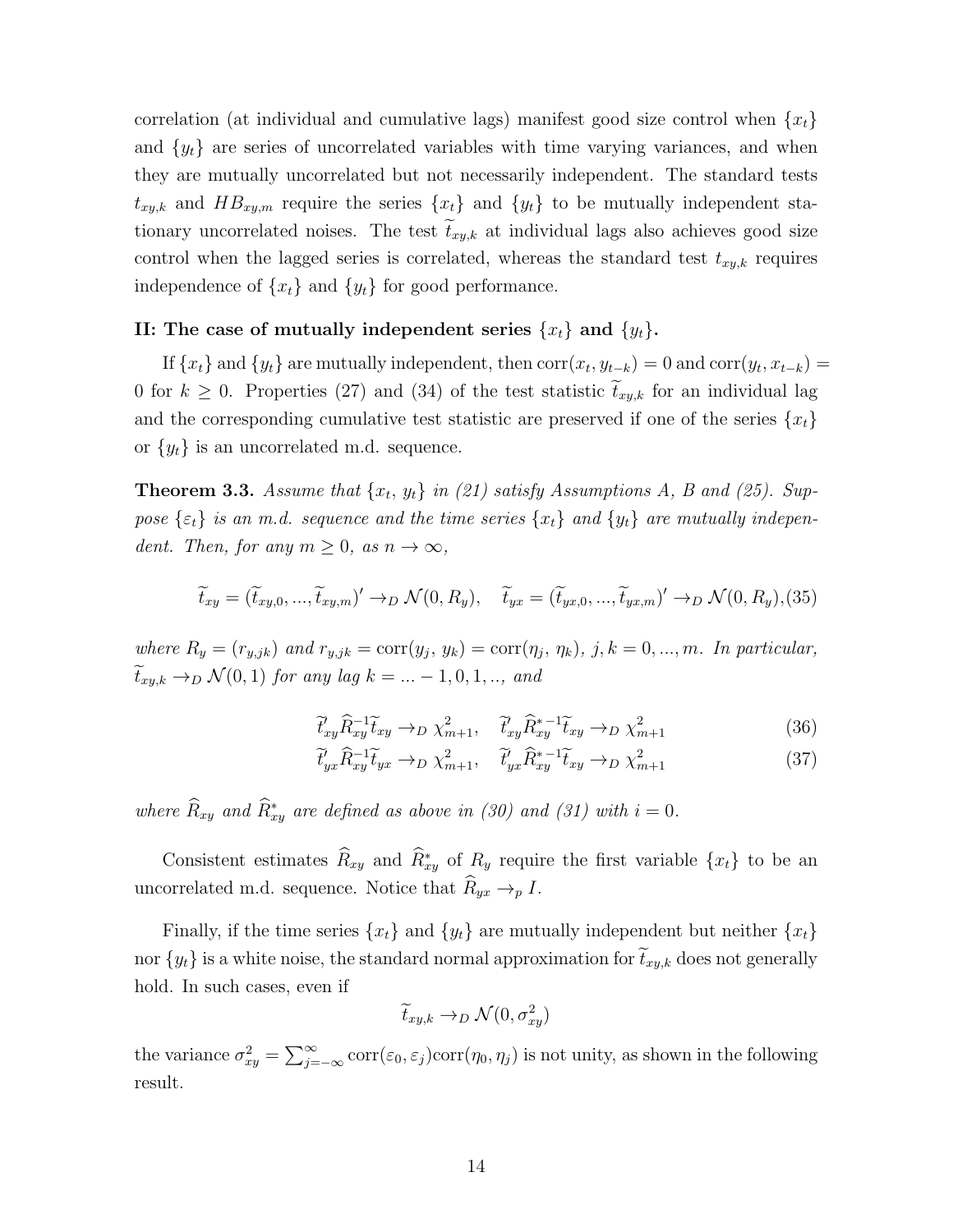**Proposition 3.1.** Assume that  $\{x_t, y_t\}$  in (21) satisfy Assumptions A, B and (25). Suppose that sequences  $\{x_t\}$  and  $\{y_t\}$  are mutually independent. Then, for any  $k \geq 0$ ,

$$
\widetilde{t}_{xy,k} = s_{nk} + o_p(1), \quad n \to \infty,
$$
\n(38)

where  $Es_{nk} = 0$ ,  $var(s_{nk}) \to \sigma_{xy}^2 = \sum_{j=-\infty}^{\infty} corr(\epsilon_0, \epsilon_j) corr(\eta_0, \eta_j)$ . For the definition of  $s_{nk}$  see (23) in the proof in Online Supplement I.

#### III: Test consistency.

To conclude this section we show that the test for correlation at lag k based on  $\tilde{t}_{xy,k}$ , is consistent when  $corr(x_t, y_{t-k}) \neq 0$ . To do so, we make some further assumptions on the components  $\omega_{tk} = \varepsilon_t \eta_{t-k}$  and  $(h_t, g_t)$ .

**Assumption C.**  $\{\omega_{tk}\}\$ is a stationary sequence whose covariances statisfy the summability condition

$$
\sum_{j=-\infty}^{\infty} |\text{cov}(\omega_{1k}, \omega_{jk})| < \infty,
$$
\n(39)

and  $(h_t, g_t)$  are such that

$$
\sum_{t=k+1}^{n} |h_t(g_t - g_{t-k})| = o(\sum_{t=1}^{n} h_t g_t), \quad q_n^{-1/2} \sum_{t=1}^{n} h_t g_t \to \infty,
$$
\n(40)

where  $q_n = \sum_{t=1}^n h_t^2 g_t^2$ , as defined earlier.

Condition (39) is a standard weak dependence condition on the covariances of the sequence  $\{\omega_{tk}\}\text{, and condition (40) is satisfied by many weight sequences } (h_t, g_t) \text{ that }$ induce unconditional heterogeneity in the series over time, such as linear time trends.

**Theorem 3.4.** Let  $\{x_t, y_t\}$  be as in (21) and Assumptions A, B, C and (25) hold. Suppose that for some  $k \geq 0$ ,  $corr(x_t, y_{t-k}) \neq 0$ . Then, as  $n \to \infty$ ,

$$
\widetilde{t}_{xy,k} = \frac{\left(\sum_{t=1}^{n} h_t g_t\right)}{\left(\sum_{t=1}^{n} h_t^2 g_t^2\right)^{1/2}} \frac{\text{cov}(\varepsilon_1, \eta_{1-k})}{E[\varepsilon_t^2 \eta_{1-k}^2]} (1 + o_p(1)).\tag{41}
$$

Consistency of the tests follow directly from (41) in view of (40).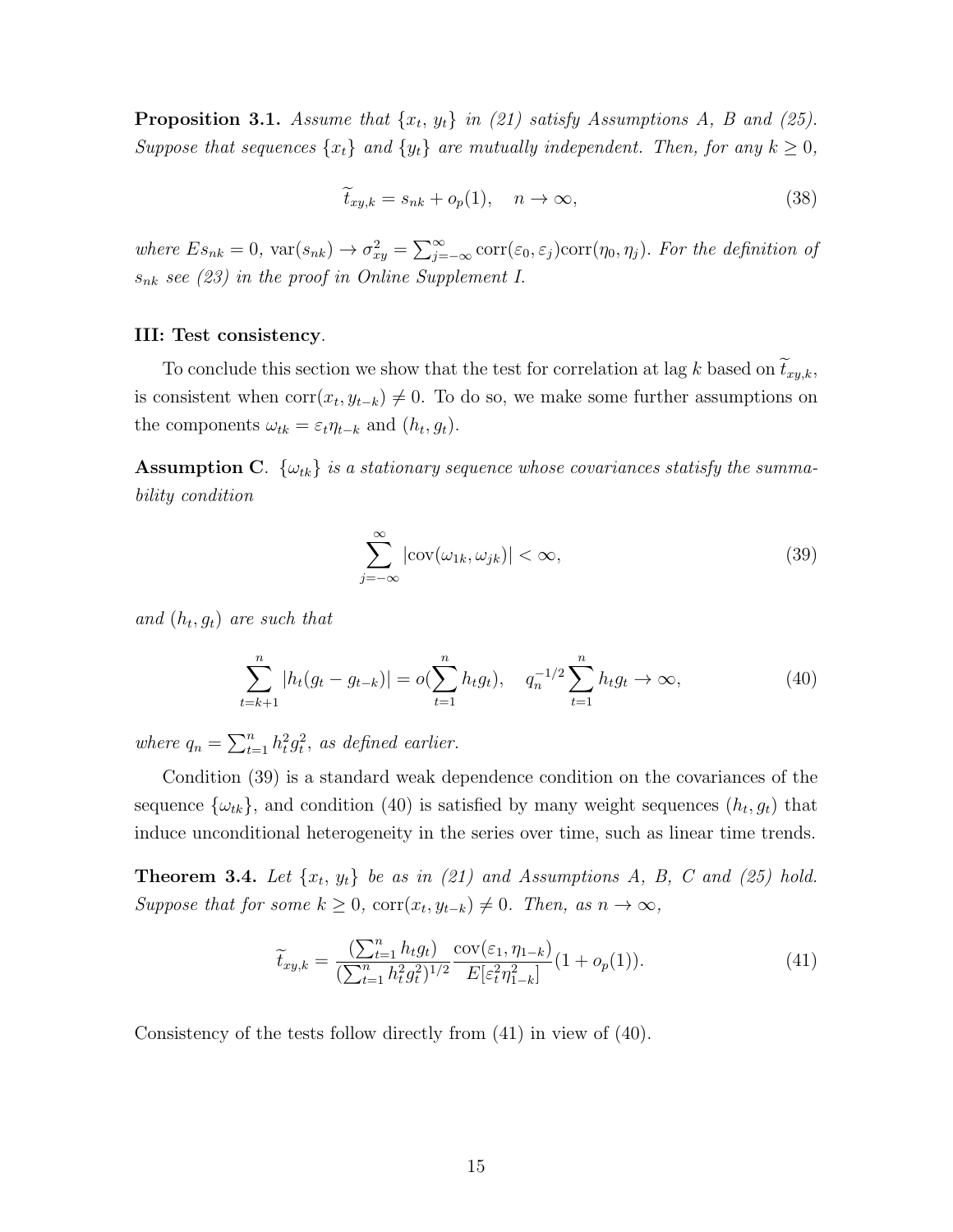### 4 Tests for the i.i.d. property

In this section we examine a simple test for the i.i.d. property of a time series  $\{x_t\}$  based on a sample  $x_1, \ldots, x_n$ . Campbell et al. (1997, Chapter 2) provide a brief exposition of this approach for use in financial econometrics. We assume that

$$
x_t = \mu + \varepsilon_t \tag{42}
$$

where  $\{\varepsilon_t\}$  is a sequence of i.i.d. random variables with  $E\varepsilon_t = 0$ ,  $E\varepsilon_t^2 < \infty$ . Denote  $\rho_{x,k} = \text{corr}(x_t, x_{t-k})$  and define

$$
\rho_{|x|,k} = \text{corr}(|x_t - \mu|, |x_{t-k} - \mu|), \quad \rho_{x^2,k} = \text{corr}((x_t - \mu)^2, (x_{t-k} - \mu)^2).
$$

Clearly, if  $\{x_t\}$  is i.i.d., then  $\rho_{x,k} = \rho_{|x|,k} = \rho_{x^2,k} = 0$  for  $k \neq 0$ . With this approach, the problem of testing the i.i.d. property of the time series  $\{x_t\}$  is reduced to testing for the absence of correlation in  $\{x_t\}$  and  $\{|x_t - Ex_t|\}$ , or alternatively in  $\{x_t\}$  and  $\{(x_t - E_x)\}$  $Ex<sub>t</sub>$ <sup>2</sup>. Other tests involving nonparametric density estimation (e.g., Gretton and Györfi, 2010) are available but are considerably more complex in their implementation. The present approach has the benefit of simplicity and makes use of the test machinery developed earlier.

Our test statistics combine the levels of the data  ${x_t}$  and either absolute  ${ |x_t - \bar{x}| }$ or squared  $\{(x_t - \bar{x})^2\}$  deviations from the sample mean  $\bar{x}$ . We denote by  $\hat{\rho}_{x,k}$ ,  $\hat{\rho}_{|x|,k}$ and  $\hat{\rho}_{x^2,k}$  the sample correlation (1) computed using the data  $x_t$ ,  $|x_t - \bar{x}|$  and  $(x_t - \bar{x})^2$ , respectively. Define

$$
\tau_{x,k} = \frac{n}{(n-k)^{1/2}} \widehat{\rho}_{x,k}, \quad \tau_{|x|,k} = \frac{n}{(n-k)^{1/2}} \widehat{\rho}_{|x|,k}, \quad \tau_{x^2,k} = \frac{n}{(n-k)^{1/2}} \widehat{\rho}_{x^2,k}.
$$

Denote  $r_{\varepsilon, |\varepsilon|} = \text{corr}(\varepsilon_1, |\varepsilon_1|), r_{\varepsilon, \varepsilon^2} = \text{corr}(\varepsilon_1, \varepsilon_1^2),$  and set

$$
V_{x,|x|} = \begin{pmatrix} 1 & r_{\varepsilon,|\varepsilon|}^2 \\ r_{\varepsilon,|\varepsilon|}^2 & 1 \end{pmatrix}, V_{x,x^2} = \begin{pmatrix} 1 & r_{\varepsilon,|\varepsilon|}^2 \\ r_{\varepsilon,|\varepsilon|}^1 & 1 \end{pmatrix}.
$$

The next theorem establishes the joint distribution for the statistics  $(\tau_{x,k}, \tau_{|x|,k})$  and  $(\tau_{x,k}, \tau_{x^2,k}).$ 

**Theorem 4.1.** Let  $x_1, ..., x_n$  be a sample from an i.i.d. sequence (42). If  $\tau_{x^2,k}$  is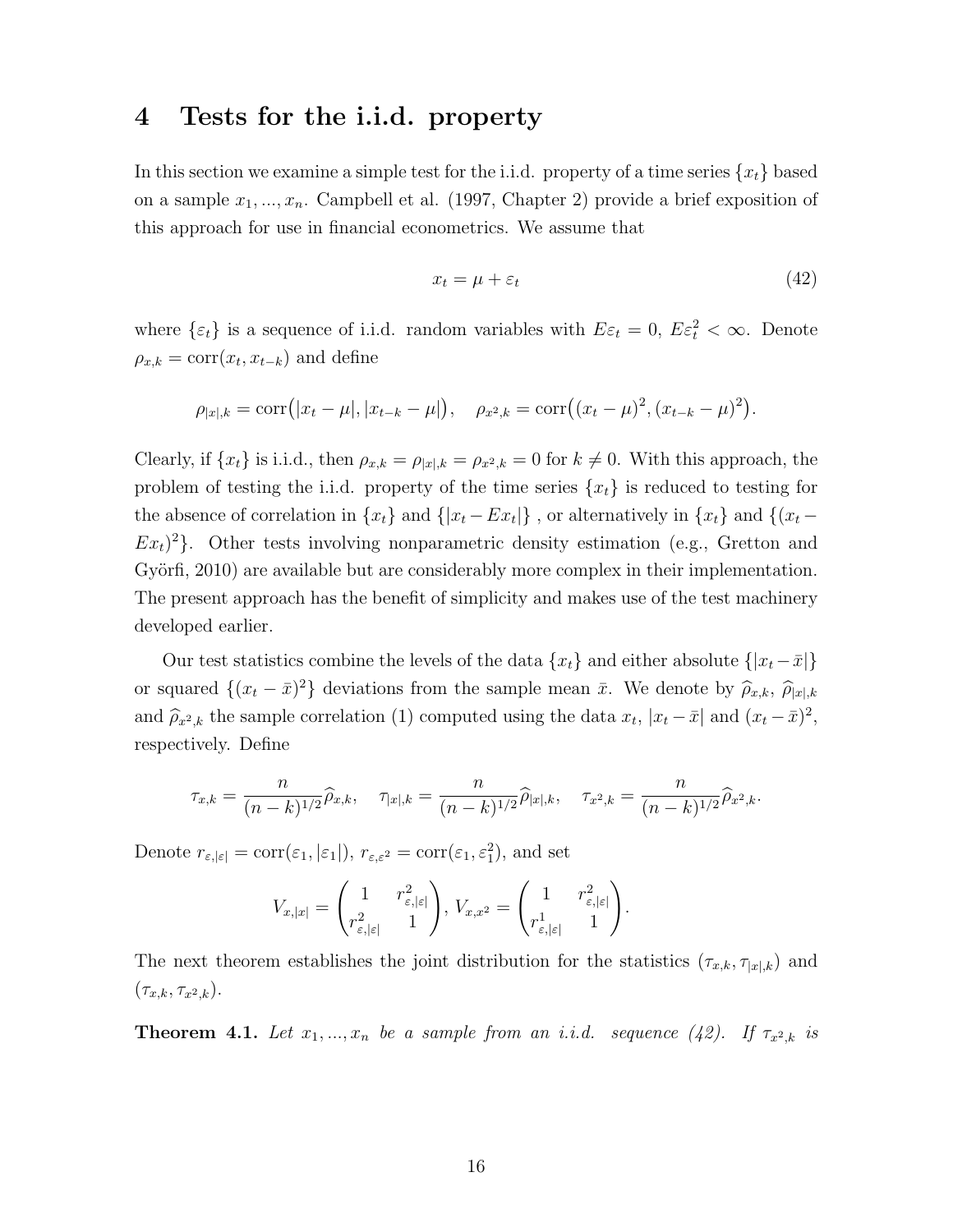employed, assume in addition that  $E \varepsilon_1^4 < \infty$ . Then for  $m \ge 1$ ,

$$
(\tau_{x,1}, \tau_{|x|,1}, \dots, \tau_{x,m}, \tau_{|x|,m}) \to_D \mathcal{N}(0, V_{x,|x|,2m}),
$$
\n(43)

$$
(\tau_{x,1}, \tau_{x^2,1}, \ldots, \tau_{x,m}, \tau_{x^2,m}) \to_D \mathcal{N}(0, V_{x,x^2,2m})
$$
\n(44)

where  $V_{x,|x|,2m} = \text{diag}(V_{x,|x|},...,V_{x,|x|})$  and  $V_{x,x^2,2m} = \text{diag}(V_{x,x^2},...,V_{x,x^2})$  are  $2m \times 2m$ block-diagonal matrices. In particular, for  $k \geq 1$ ,

$$
(\tau_{x,k}, \tau_{|x|,k}) \to_D \mathcal{N}(0, V_{x,|x|}), \quad (\tau_{x,k}, \tau_{x^2,k}) \to_D \mathcal{N}(0, V_{x,x^2}). \tag{45}
$$

Observe that  $V_{x,|x|,2m} = I$ ,  $V_{x,x^2,2m} = I$  are identity matrices if the  $\{\varepsilon_t\}$  have a symmetric distribution, since then  $r_{\varepsilon,\lvert\varepsilon\rvert} = r_{\varepsilon,\varepsilon^2} = 0$ . In general, the non-diagonal elements  $r_{\varepsilon,|\varepsilon|}^2$  and  $r_{\varepsilon,\varepsilon^2}^2$  in the matrices  $V_{x,|x|,2m}$  and  $V_{x,x^2,2m}$  are likely to be small. Hence, the standard normal limit  $\mathcal{N}(0, I)$  may be a good approximation in (43) and (44) in finite samples. This suggests the following approximation

$$
\sum_{k=1}^{m} (\tau_{x,k}^2 + \tau_{|x|,k}^2) \sim \chi_{2m}^2, \quad \sum_{k=1}^{m} (\tau_{x,k}^2 + \tau_{x^2,k}^2) \sim \chi_{2m}^2 \tag{46}
$$

which is easy to use in applied work. Good performance of the latter statistics is confirmed by simulations in the Monte Carlo study.

To verify the i.i.d. property of  $\{x_t\}$ , we test at individual lags and cumulatively for the absence of correlation in levels  $\{x_t\}$  and absolute values  $\{|x_t - Ex_t|\}$  via the following null hypotheses

 $H_0: \rho_{x,k} = 0, \rho_{|x|,k} = 0$  at individual lag  $k \geq 1$ ,

 $H_0: \rho_{x,k} = 0, \rho_{|x|,k} = 0$  for  $k = 1, ..., m$  for  $m \ge 1$  (cumulative)

using respectively the statistics

$$
J_{x,|x|,k} = \frac{n^2}{n-k} (\widehat{\rho}_{x,k}^2 + \widehat{\rho}_{|x|,k}^2), \qquad C_{x,|x|,m} = \sum_{k=1}^m J_{x,|x|,k}.
$$
 (47)

Alternatively, we may test for the absence of correlation in levels  $\{x_t\}$  and squares  $\{(x_t - Ex_t)^2\}$  via the hypotheses

 $H_0$ :  $\rho_{x,k} = 0$ ,  $\rho_{x^2,k} = 0$  at individual lag  $k \geq 1$ ,  $H_0: \rho_{x,k} = 0, \rho_{x^2,k} = 0$  for  $k = 1, ..., m$  (cumulative)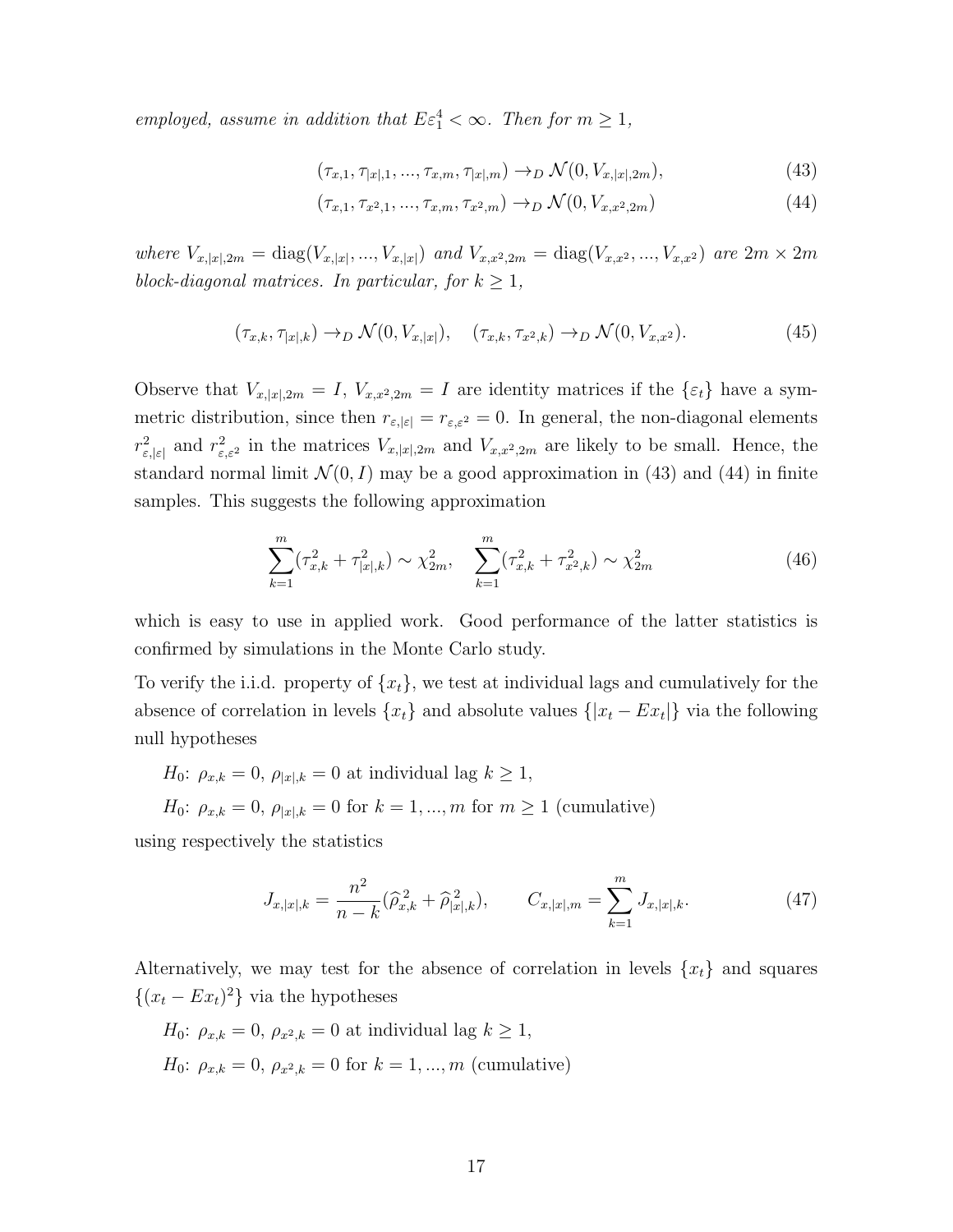using respectively the statistics

$$
J_{x,x^2,k} = \frac{n^2}{n-k} (\hat{\rho}_{x,k}^2 + \hat{\rho}_{x^2,k}^2), \qquad C_{x,x^2,m} = \sum_{k=1}^m J_{x,x^2,k}.
$$
 (48)

If an i.i.d. time series  $\{x_t\}$  has a symmetric distribution, then Theorem 4.1 shows that, as  $n \to \infty$ ,

$$
J_{x,|x|,k}, J_{x,x^2,k} \to_D \chi_2^2, \qquad C_{x,|x|,m}, C_{x,x^2,m} \to_D \chi_{2m}^2.
$$
 (49)

Simulations confirm that the  $\chi^2_{2m}$  distribution provides a good approximation also for i.i.d. time series  $x_t$  with non-symmetric distributions. Simulations also show that these tests have good power in the presence of dependence, conditional heteroskedasticity or non-stationarity when  $Ex_t$  or  $Var(x_t)$  varies with time.

Related to these results, we recall that some standard tests are already in the literature as mentioned in the Introduction. Notably, convergence for the cumulative test statistic

$$
\sum_{k=1}^m \frac{n^2}{n-k} \widehat{\rho}_{x^2,k}^2 \to_D \chi_m^2.
$$

based on squares  $x_t^2$  of an i.i.d. sequence was established by McLeod and Li (1983). The present tests involve both levels and absolute values or both levels and squares.

## 5 Monte Carlo experiments

This section presents Monte Carlo findings on the finite sample performance of the standard and corrected tests for zero correlation given in Sections 2 and 3 and the tests for the i.i.d. property given in Section 4. We use a variety of models for  $\{x_t\}$  and  ${x_t, y_t}$ , sample sizes  $n = 100, 300$  and the experiments each involve 5,000 replications. We evaluate the rejection frequency (in %) of the test statistics at significance level  $\alpha = 5\%$  using the asymptotic critical values and power is not size corrected. The standard test  $t_k$  and the corrected  $t_k$  are based on 1.96/ √  $\overline{n}$  and 1.96 $\hat{\rho}_k/t_k$  critical values, respectively. Figures 1-5 report rejection frequencies (size and power) for a subset of models for  $n = 300$  and  $k, m = 0, 1, 2, ..., 30$  lags. The full findings for  $n = 300$  are given in the Online Supplement II of this paper to which readers are referred for complete details.

Figures 1 and 2 report size and power of the tests for zero correlation based on the statistics  $\bar{t}_k$ ,  $t_k$ ,  $Q_m$  and  $LB_m$ . Figure 1 shows that the standard statistic  $t_k =$ √  $\overline{n}\widehat{\rho}_k$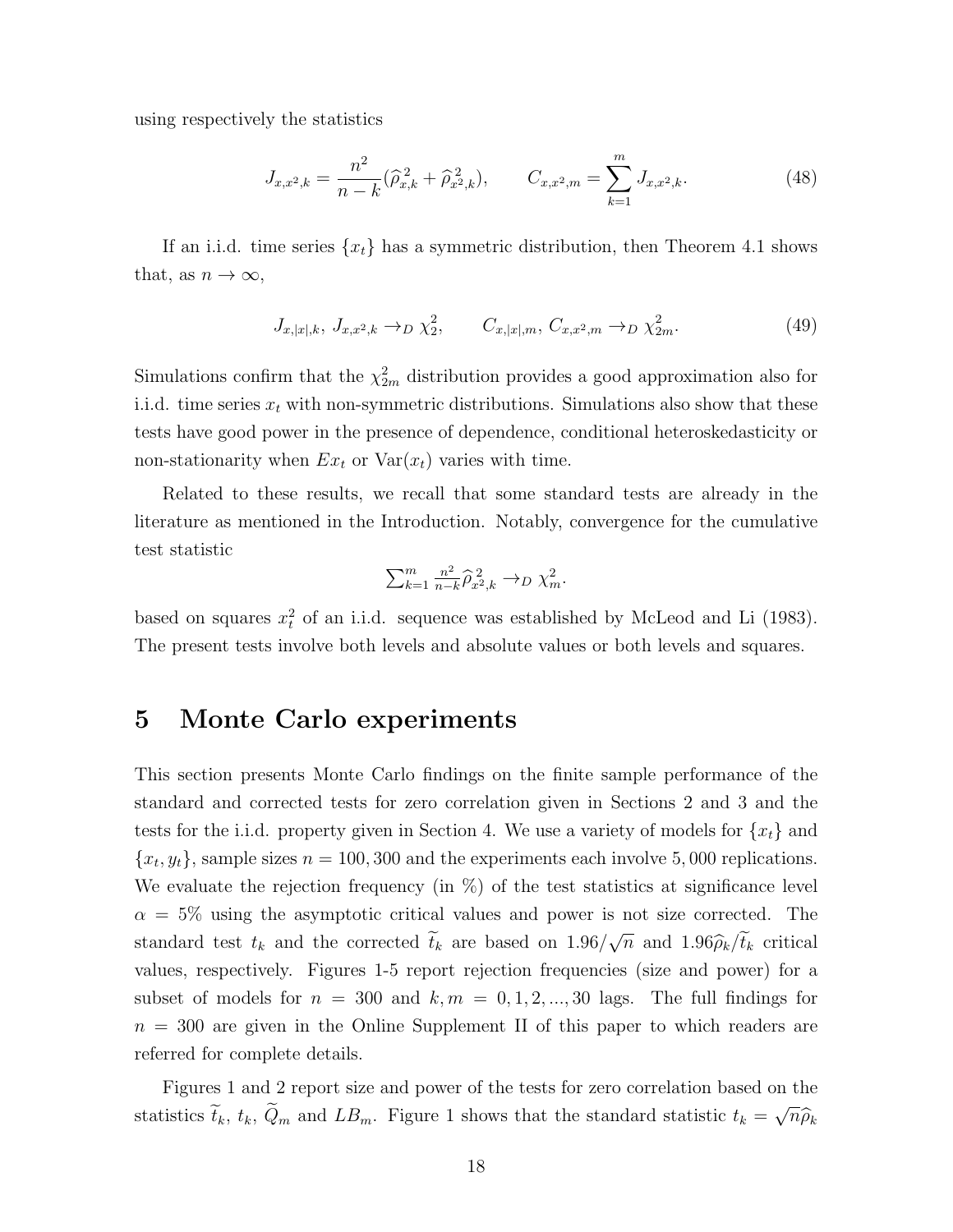and the cumulative  $LB_m$  statistic have distorted size when the data are non-i.i.d., see e.g. models (b)-(d). The accumulation of the size distortion in the  $LB<sub>m</sub>$  test is evident as the rejection frequency increases with every additional lag. On the other hand, the corrected statistics  $\tilde{t}_k$  and  $\tilde{Q}_m$  achieve the nominal size of  $\alpha = 5\%$  for all models in Figure 1. For the i.i.d. data in model (a) the standard and corrected methods give similar results as expected. Figure 2 displays test power. The results show some loss in power for the corrected test statistics compared to the standard tests. All tests show spurious power when the data  $x_t$  is uncorrelated but has time varying mean, see models  $(c)-(d)$ .

Figures 3 and 4 report test results for zero cross-correlation for bivariate time series  $\{x_t\}$  and  $\{y_t\}$  based on the statistics  $\tilde{t}_{xy,k}$ ,  $t_{xy,k}$ ,  $\tilde{Q}_m$  and  $HB_m$ . When series of independent variables  $\{x_t\}$  and  $\{y_t\}$  are heteroskedastic but jointly independent, as in Figure 3 model (a), the corrected statistics produce correct size whereas the standard tests are all oversized. When the time series  $\{x_t\}$  and  $\{y_t\}$  are uncorrelated but not mutually independent, as in model (b), the corrected statistics give correct size whereas the standard ones over-reject. When  $\{x_t\}$  and  $\{y_t\}$  are mutually independent, but one of the two has either autocorrelation or time varying mean, as in models (c) and (d), then both the standard and corrected tests at individual lag give the correct size, but the cumulative tests tend to become oversized. The latter outcome was unexpected, as the theory of Section 3 for model (c) would suggest the cumulative tests would be well-sized. It seems that  $\widehat{R}_{xy,m}^*$  does not estimate well the non-sparse autocorrelation matrix  $R_y$  of  $y_t$  for this moderate sample size, especially for bigger lags m. When the time series are cross-correlated, as in Figure 4 models (a)-(b), we observe similar power across the standard and corrected statistics, with some loss in power at bigger lags for the corrected cumulative statistic. In Figure 4 models (c)-(d), the time series  $\{x_t\}$  and  ${y_t}$  are jointly independent but we observe spurious power, when both of them have autocorrelation, like in (c) and as suggested by theory, or when both of them have time varying mean, as in (d).

Figure 5 reports the test results for the i.i.d. property using the statistics  $J_{x,|x|,k}, J_{x,x^2,k}$ and  $C_{x,|x|,m}, C_{x,x^2,m}$ . The size of the test at individual lags and the size of the cumulative test are satisfactory in model (a), and we observe good power in discriminating the non-i.i.d. models (b)-(d). In particular, the statistics based on the absolute values have overall similar or better power properties than those based on the squares.

Some general conclusions from the simulation study are as follows. First, we find that in testing for correlation or for the i.i.d. property, a maximum lag of  $n/10$  is a good choice for moderate sample sizes of  $n = 100, 300$ . This conclusion is based on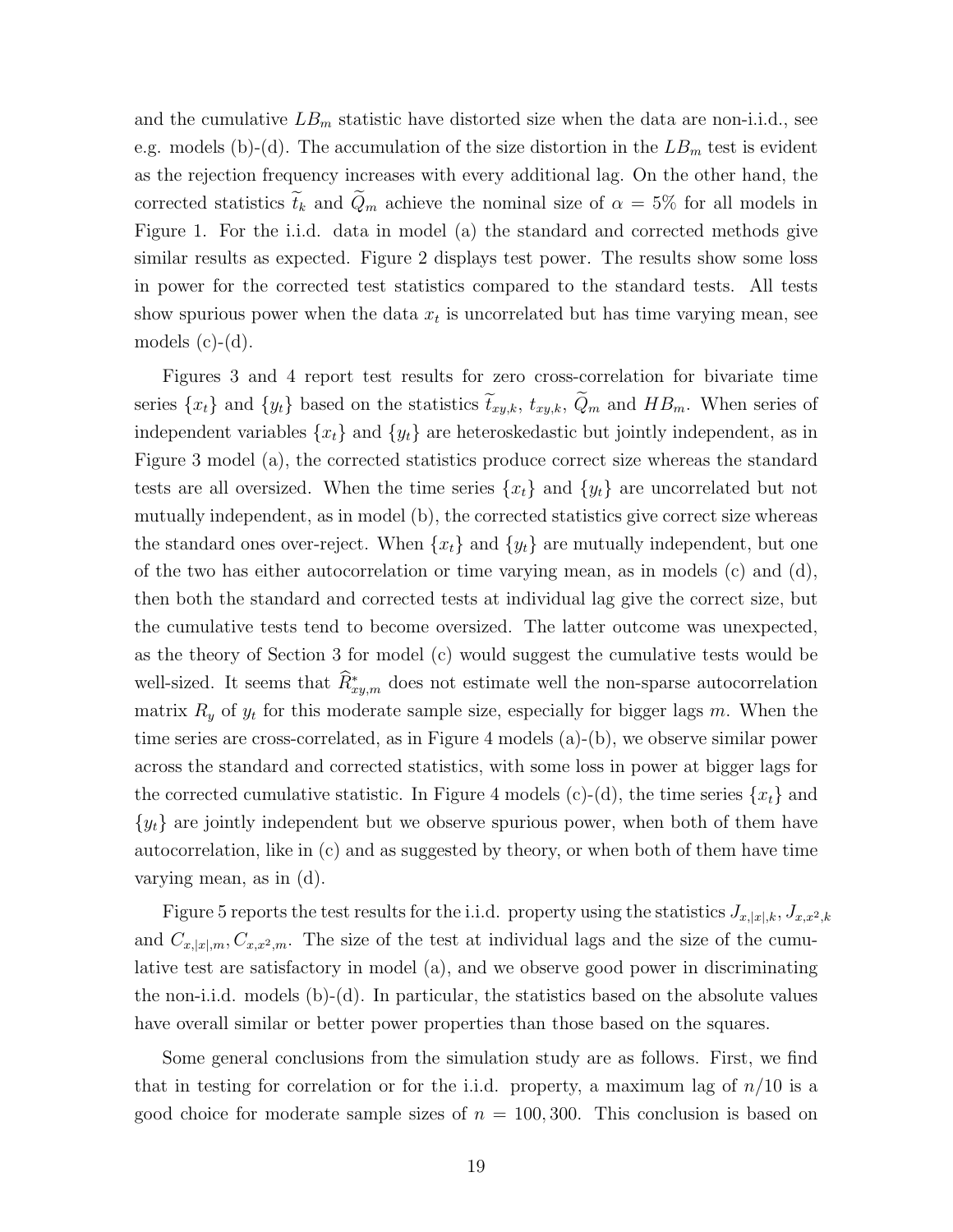the Monte Carlo size properties of our tests for the models considered in the Online Supplement II. Second, we note that one needs to test for a constant mean prior to applying the univariate (both standard and corrected) tests for absence of correlation. Third, for bivariate tests it is useful to check for constant mean as well as for serial correlation in each time series prior to applying the tests. Fourth, the findings indicate that our tests for the i.i.d. property based on the  $\chi^2_{2m}$  approximation perform well unless the distributions are extremely skewed.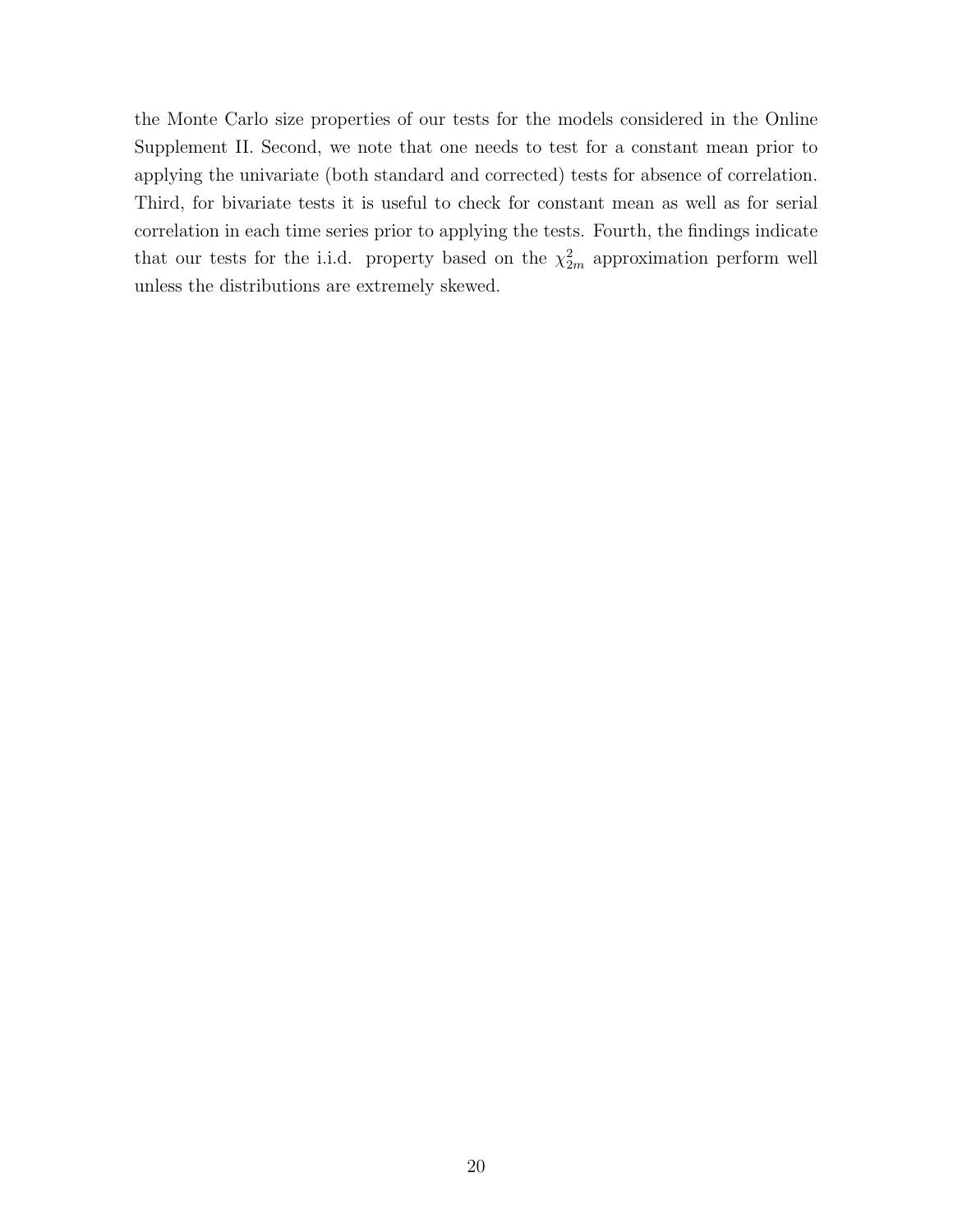Figure 1: Size. Rejection frequency (in %) at  $\alpha = 5\%$  of corrected  $\tilde{t}_k$  and standard  $t_k$  tests (left) and corrected  $Q_m$  and standard  $LB_m$  cumulative tests (right) at lags  $k, m = 1, 2, ..., 30$ .  $\varepsilon_t \sim \text{iid } \mathcal{N}(0, 1)$ .

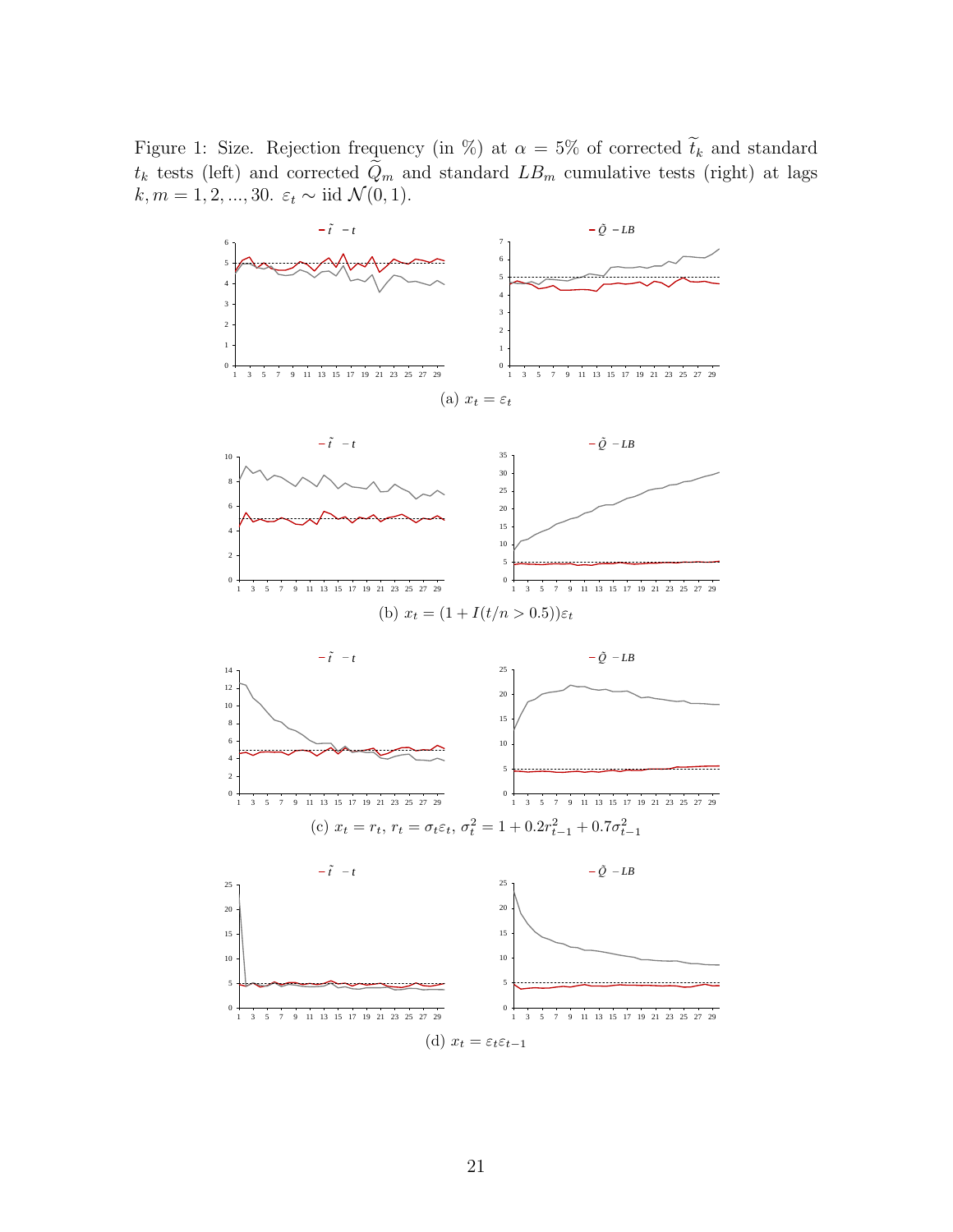Figure 2: Power. Rejection frequency (in %) at  $\alpha = 5\%$  of corrected  $\tilde{t}_k$  and standard  $t_k$  tests (left) and corrected  $Q_m$  and standard  $LB_m$  cumulative tests (right) at lags  $k, m = 1, 2, ..., 30$ .  $\varepsilon_t \sim \text{iid } \mathcal{N}(0, 1)$ .

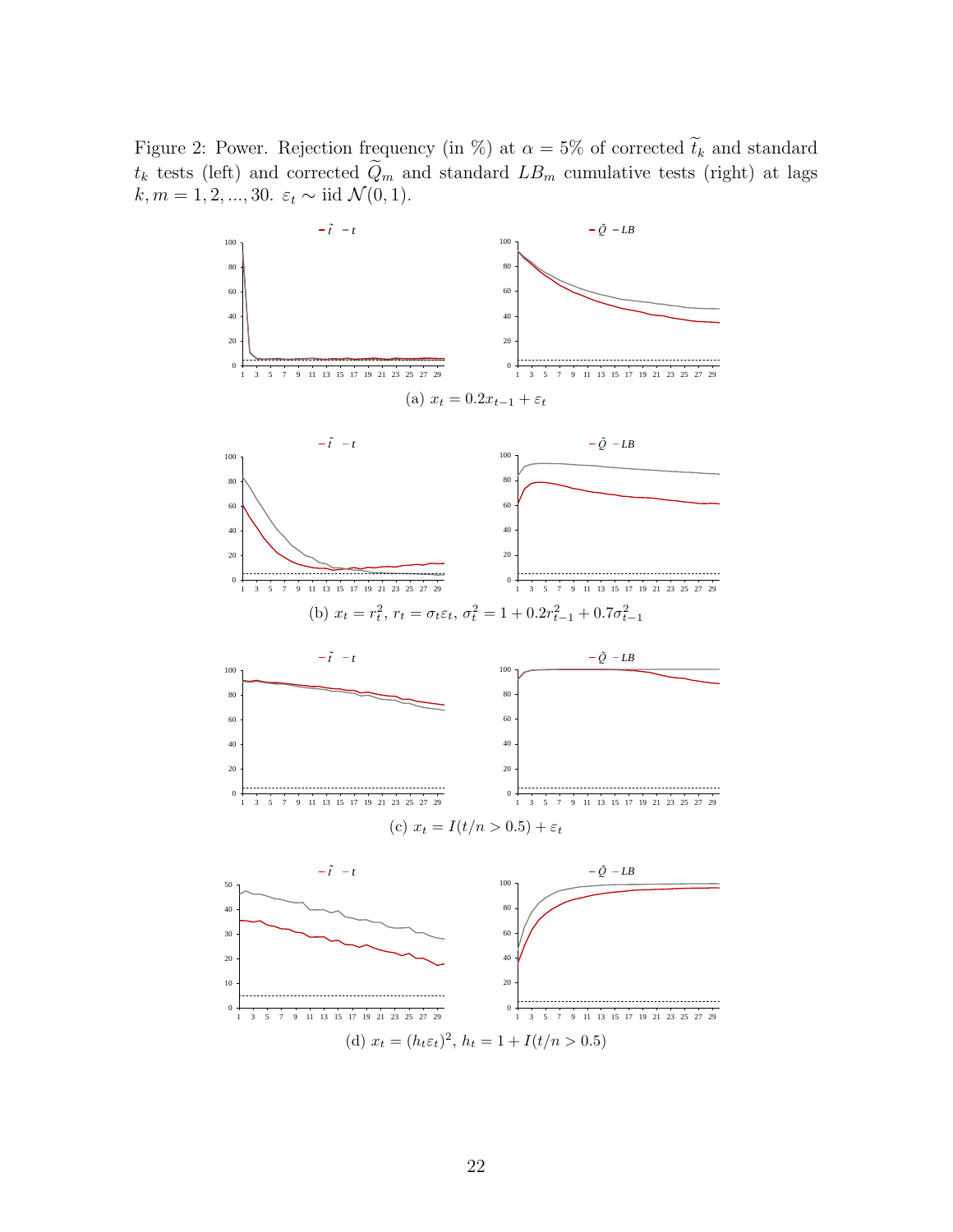Figure 3: Size. Rejection frequency (in %) at  $\alpha = 5\%$  of corrected  $\tilde{t}_{xy,k}$  and standard  $t_{xy,k}$  tests (left) and corrected  $\widetilde{Q}_{xy,m}$  and standard  $HB_{xy,m}$  cumulative tests (right) at lags  $k, m = 0, 1, ..., 30$ .  $\varepsilon_t, \eta_t \sim \text{iid } \mathcal{N}(0, 1), \{\varepsilon_t\}, \{\eta_t\} \text{ independent.}$ 

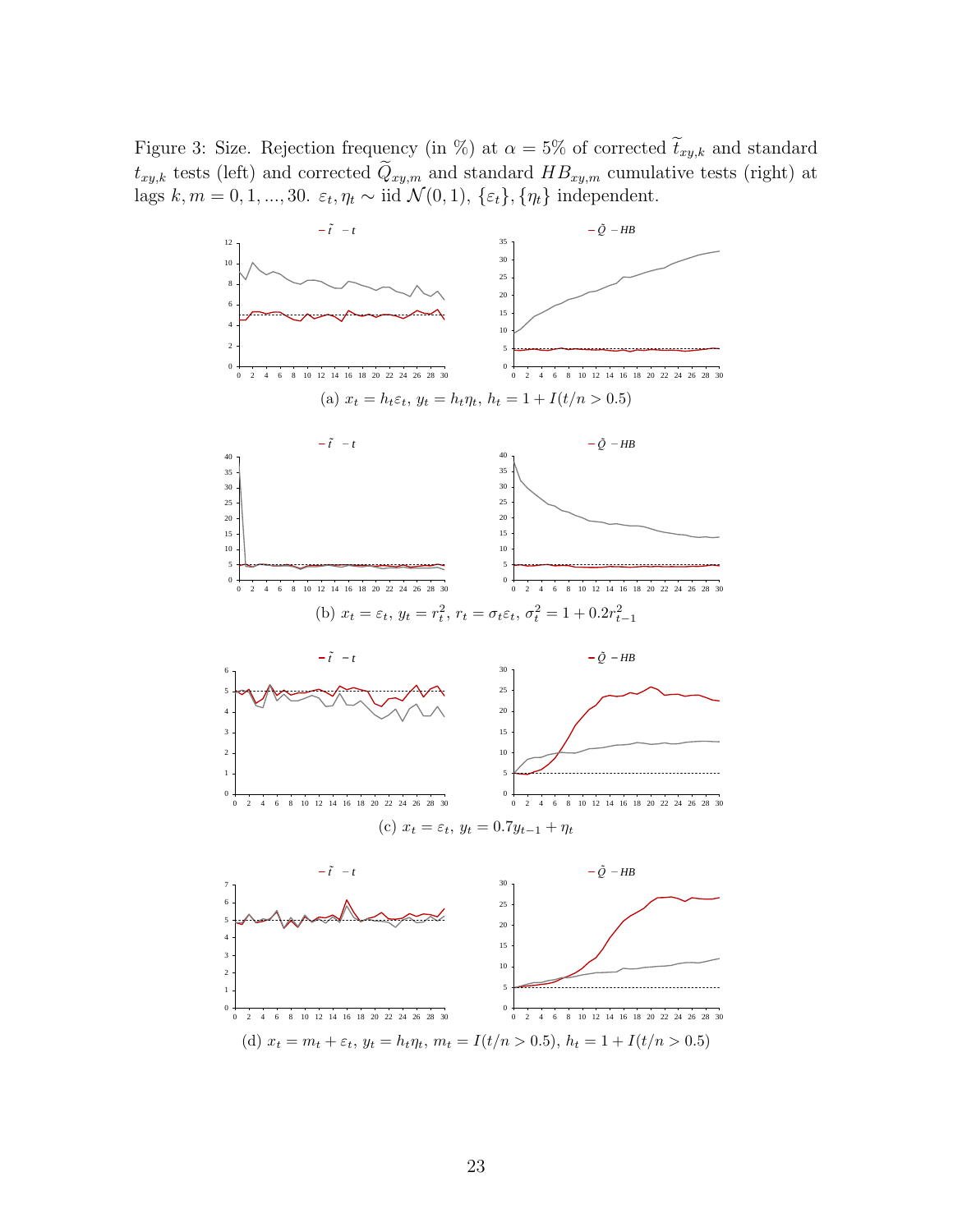Figure 4: Power. Rejection frequency (in %) at  $\alpha = 5\%$  of corrected  $\tilde{t}_{xy,k}$  and standard  $t_{xy,k}$  tests (left) and corrected  $\tilde{Q}_{xy,m}$  and standard  $HB_{xy,m}$  cumulative tests (right) at lags  $k, m = 0, 1, ..., 30$ .  $\varepsilon_t, \eta_t \sim \text{iid } \mathcal{N}(0, 1), \{\varepsilon_t\}, \{\eta_t\} \text{ independent.}$ 

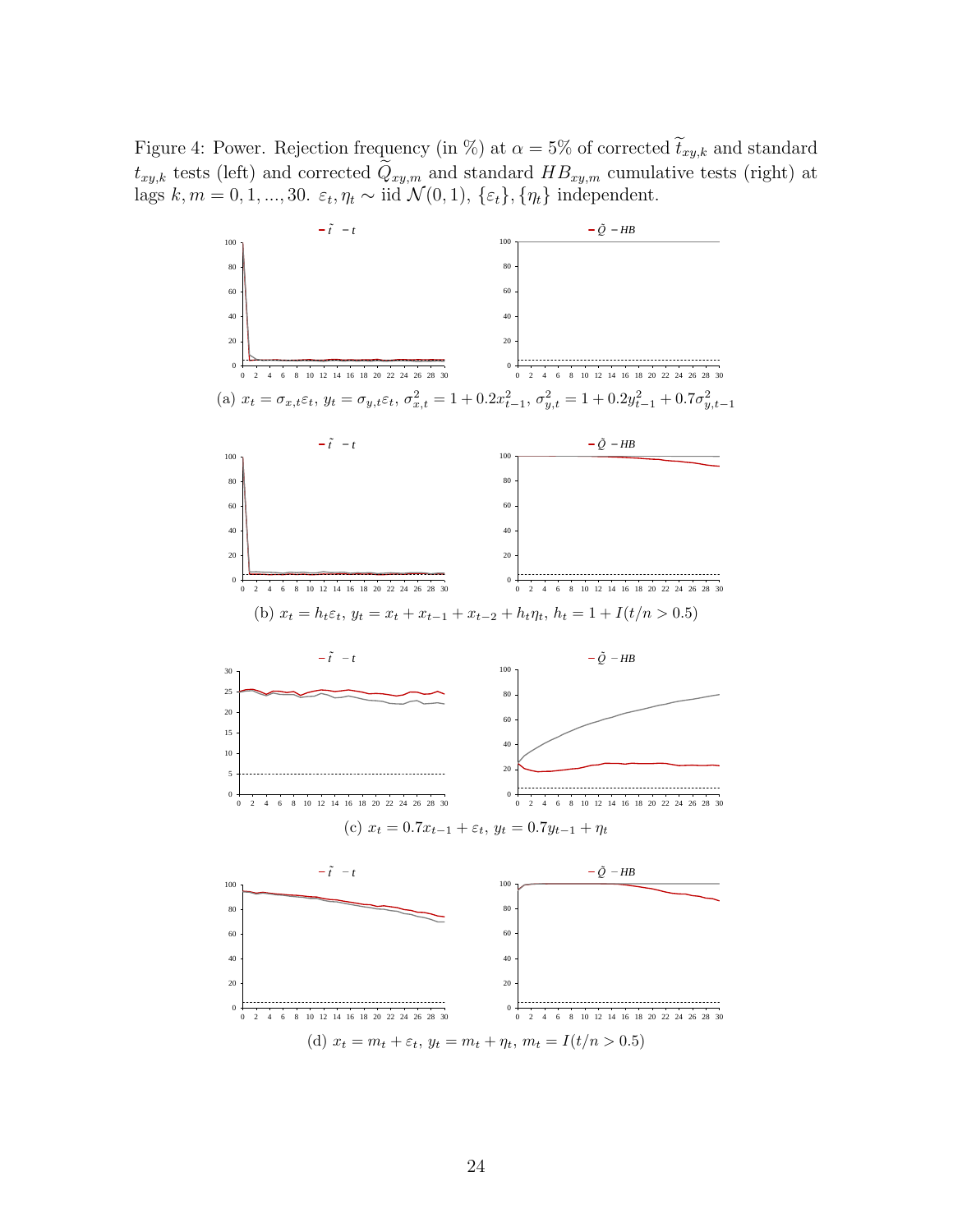Figure 5: Size and power. Rejection frequency (in %) at  $\alpha = 5\%$  of  $J_{x,|x|,k}$  and  $J_{x,x^2,k}$ tests (left) and  $C_{x,[x],m}$  and  $C_{x,x^2,m}$  cumulative tests (right) at lags  $k, m = 1, 2, ..., 30$ .  $\varepsilon_t \sim \text{iid } \mathcal{N}(0, 1).$ 

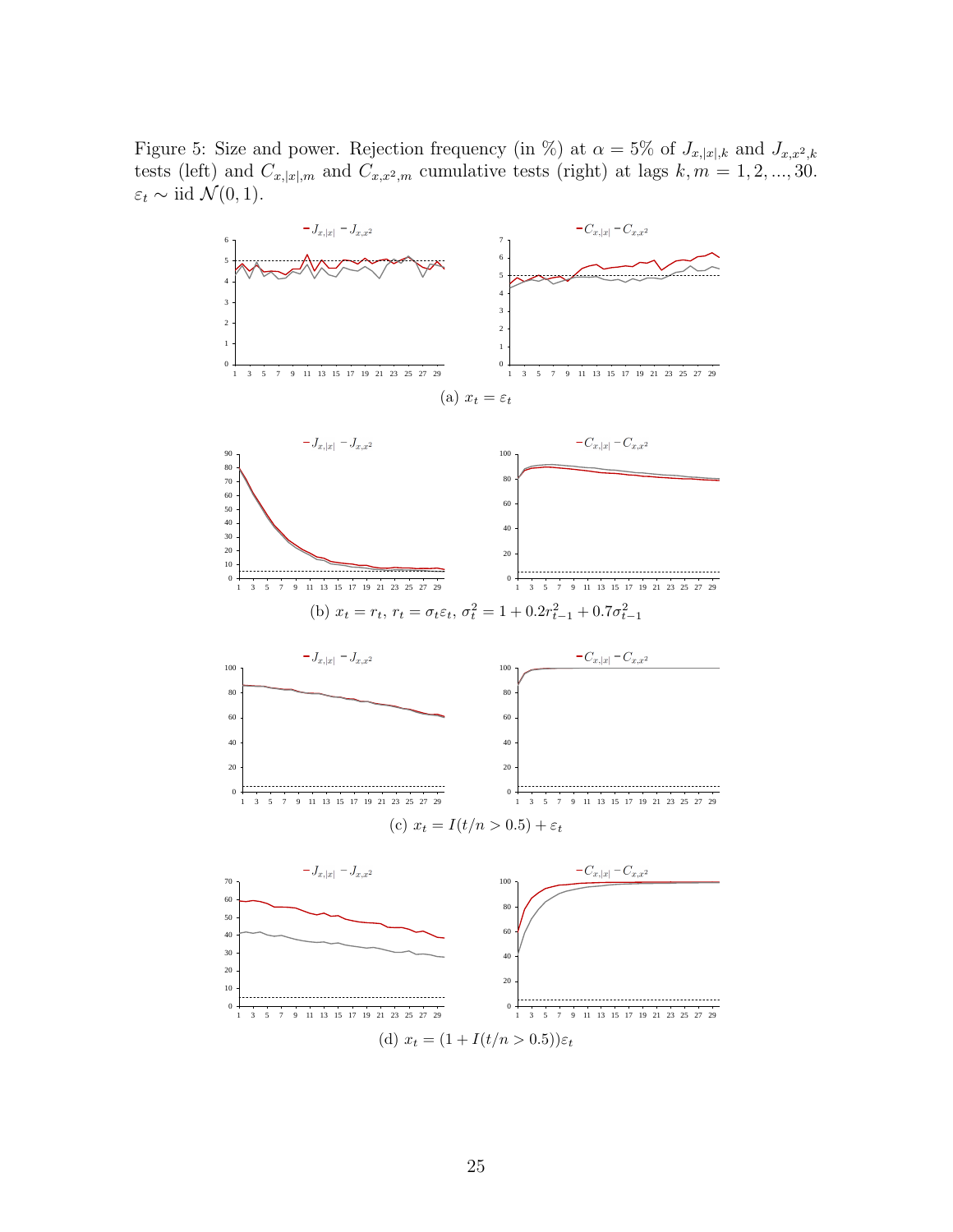### 6 Empirical application

We report an application of these methods to financial market data covering the period 2008-18. Both the standard and corrected tests for absence of correlation are used. We analyze univariate time series of daily returns  $\{x_t\}$  of the FTSE100 index and the bivariate series  $\{x_t, y_t\}$  of the daily returns of the FTSE100 index and gold price.<sup>3</sup> Graphical inspection of the data suggests that the means of both the FTSE100 and gold returns are likely constant.

The results of the univariate analyses are shown in Figures 6 and 7. Panel (a) of Figure 6 contains the correlogram  $\hat{\rho}_k$  for lags  $k = 1, 2, ..., 10$  along with 95% and 99% confidence bands (CBs) for insignificant correlation, the standard CBs are based on  $\pm z_{\alpha/2}/$ √  $\overline{n}$  and the corrected on  $\pm z_{\alpha/2}(\widehat{\rho}_k/t_k)$  at significance levels  $\alpha = 5\%$ , 1%. Panel (b) reports the values of the standard  $LB_m$  and corrected  $\tilde{Q}_m$  cumulative statistics for lags  $k = 1, 2, ..., 30$  along with their asymptotic critical values at significance levels  $\alpha = 5\%$ , 1%. The CBs of the standard test for correlation at individual lags show evidence of serial correlation at lags  $k = 2, 5$  at the 1% and at lags  $k = 3, 4$  at the 5%. The latter is magnified in the  $LB_m$  cumulative test. However, in agreement with the corrected CBs, the evidence of serial correlation is insignificant at all individual lags at the 5% level. As such, the cumulative hypothesis of no correlation is not to be rejected by the cumulative test  $Q_m$ . To test for the i.i.d. property of  $x_t$ , we evaluated the statistics  $J_{x,|x|,k}$ ,  $J_{x,x^2,k}$ ,  $C_{x,|x|,m}$  and  $C_{x,x^2,m}$ , which are shown in Figure 7. Evidently, this hypothesis is strongly rejected. We therefore conclude that the daily returns of the FTSE100 index during 2008-18 are uncorrelated, but strong evidence affirms that the series is not i.i.d.

The results of bivariate testing are shown in Figure 8. Just as the FTSE100 returns were found to be uncorrelated, similar analysis (not reported here) confirms uncorrelatedness of the gold returns. Panels (a) and (c) contain the cross-correlograms  $\hat{\rho}_{x_k,k}$ and  $\hat{\rho}_{yx,k}$  for lags  $k = 0, 1, ..., 10$  along with the standard 95% and 99% confidence bands, based on  $\pm z_{\alpha/2}/\sqrt{n}$  and the corrected ones based on  $\pm z_{\alpha/2}(\hat{\rho}_{xy,k}/\hat{t}_{xy,k})$  and  $\pm z_{\alpha/2}(\widehat{\rho}_{yx,k}/\widetilde{t}_{yx,k})$  at significance levels  $\alpha = 5\%$ , 1%. In Panels (b) and (d), we report the standard  $HB_{xy,m}$ ,  $HB_{yx,m}$  and corrected  $\tilde{Q}_{xy,m}$ ,  $\tilde{Q}_{yx,m}$  cumulative statistics for lags  $k = 0, 1, ..., 30$  and their asymptotic critical values at the  $\alpha = 5\%, 1\%$ . Standard inference suggests evidence of significant contemporaneous cross-correlation  $\rho_{xy,0}$  at 1%,

<sup>3</sup>The data are sourced from YahooFinance for the FTSE100 index and from the Federal Reserve Bank of St.Louis for the London Bullion Market Association (LBMA) gold price. Both prices are in British pounds. The FTSE100 index is measured at the market closing at 4:30 GMT. The gold price is at 3:00 GMT. Returns are calculated as first differences of log-prices.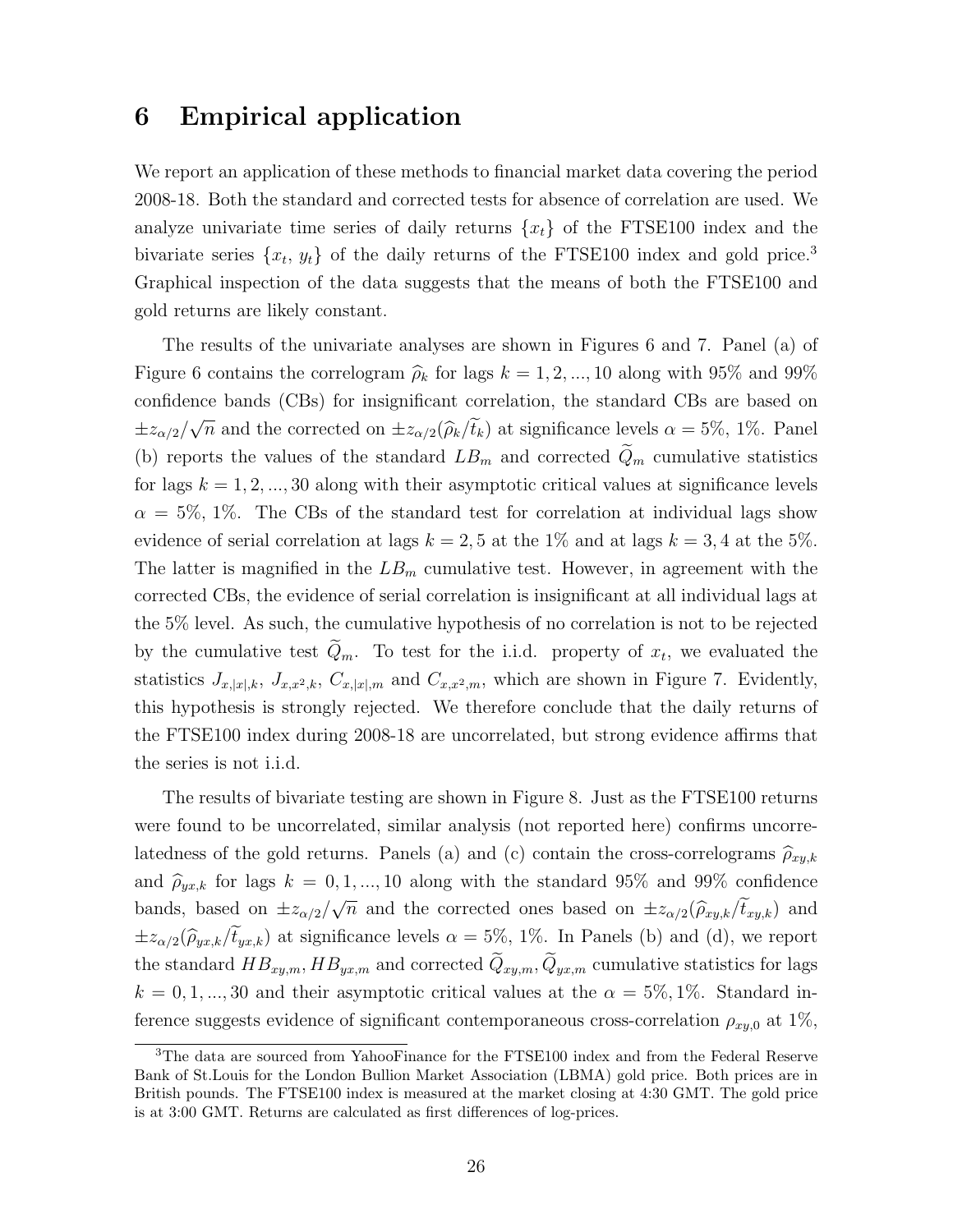as well as cross-correlation  $\rho_{xy,k}$  for lags  $k = 2, 8$  at 1% and  $\rho_{yx,k}$  for leads  $k = 5$  at 1% and for  $k = 8,9$  at 5% between FTSE100 and gold returns  $x_t$  and  $y_t$ . The cumulative hypothesis of zero cross-correlation is rejected at  $1\%$  for all m by standard tests  $HB_{xy,m}$ ,  $HB_{yx,m}$ . However, the corrected CBs do not produce as much evidence of significant cross-correlation. We do find evidence from the corrected tests of contemporaneous cross-correlation  $\rho_{xy,0}$  for  $k = 0$  at 5%, as well as cross-correlation  $\rho_{xy,k}$  for lags  $k = 2$  at 5% and  $k = 8$  at 1% and  $\rho_{yx,k}$  for lead  $k = 5$  at the 5% between FTSE100 and gold returns  $x_t$  and  $y_t$ . Subsequently, using modified test statistics the cumulative hypothesis of zero cross correlation is rejected when  $m = 0$  at the 5%. Furthermore, when the FTSE100 return  $x_t$  is leading the hypothesis of zero cross-correlation is rejected at 5% for some  $m$  and when it is lagging the hypothesis of zero cross-correlation is not rejected at 5% for all  $m$ . Overall, these results indicate evidence that the daily returns of the FTSE100 index and gold during 2008-18 have contemporaneous crosscorrelation at  $k = 0$  but not at different leads and lags for  $k \geq 1$ .

Figure 6: FTSE100 daily returns, 2008-2018. Correlogram



(a) AC  $\hat{\rho}_k$ , standard and corrected CB for not significance of correlation at lags  $k = 1, 2, ..., 10$ .



(b) Standard  $LB_m$  and correct  $Q_m$  cumulative tests at lags  $m = 1, 2, ..., 30$ .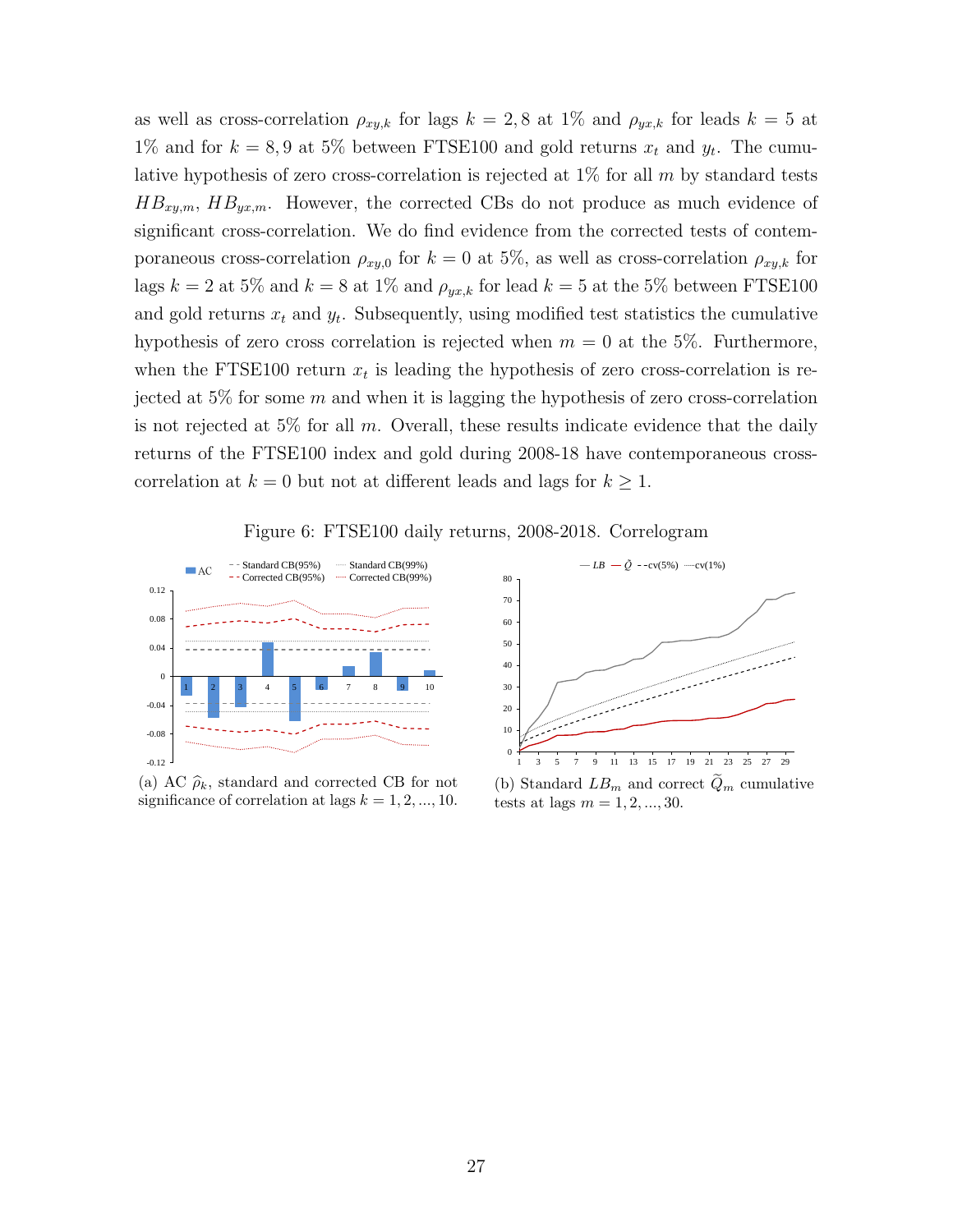





Figure 8: FTSE100  $(x)$  and gold  $(y)$  daily returns, 2008-2018. Correlogram



(a) CC  $\hat{\rho}_{xy,k}$ , standard and corrected CB for not significance of cross-correlation at lags  $k =$  $0, 1, ..., 10.$ 



(c) CC  $\hat{\rho}_{yx,k}$ , standard and corrected CB for not significance of cross-correlation at lags  $k=\,$  $0, 1, ..., 10.$ 



(b) Standard  $HB_{xy,m}$  and correct  $Q_{xy,m}$  cumulative tests at lags  $m = 0, 1, ..., 30$ .



(d) Standard  $HB_{yx,m}$  and correct  $Q_{yx,m}$  cumulative tests at lags  $m = 0, 1, ..., 30$ .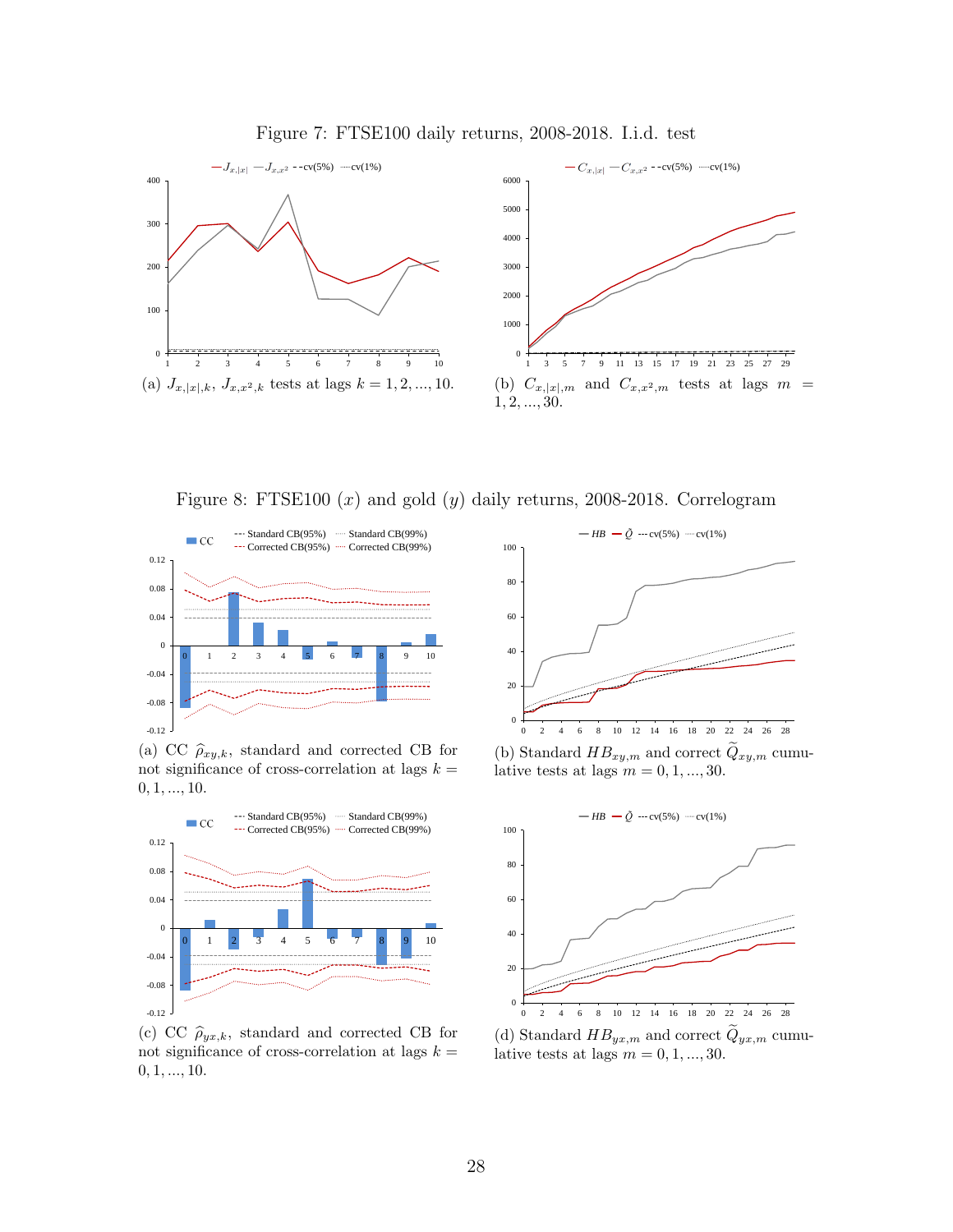# 7 Conclusions

The procedures developed in this paper belong to a class of econometric tests that robustify existing procedures to take account of realistic features of economic and financial data. Tests for zero autocorrelation and zero cross-correlation are among the fundamental starting points in analyzing time series and they are methods that have remained in common use since influential work by Box and Jenkins (1970) and others. The validity of standard procedures of testing is fragile to latent dependencies and nonstationarities that are well-known to be present in much economic and financial data. The methods and limit theory in the present paper correct for such fragilities and in doing so complement and generalize earlier work to accommodate such dependencies. The Monte Carlo experiments corroborate the validity of the proposed methods and provide guidelines for practitioners in implementing the new procedures. The empirical application to financial return data demonstrates the utility of these methods in taking account of latent dependencies and thereby avoiding potentially spurious inferences about autocorrelation and cross-correlations in such data. In subsequent work, we plan to adapt the test procedures developed in this paper to models that involve an evolving mean function and a stochastic heterogeneity factor  $h_t$ .

# References

Anderson, T.W. and Walker, A.M. (1964) On the asymptotic distribution of the autocorrelations of a sample from a linear stochastic process. The Annals of Mathematical Statistics 35, 1296-1303.

Bartlett, M.S. (1946) On the theoretical specification and sampling properties of autocorrelated time-series. Supplement to the Journal of the Royal Statistical Society 9, 27-41.

Box, G.E.P. and Jenkins, G.M. (1970) Time Series Analysis: Forecasting and Control. San Francisco: Holden-Day.

Box, G.E.P. and Pierce, D.A. (1970) Distribution of residual autocorrelations in autoregressive-integrated moving average time series models. Journal of the American Statistical Association 65, 1509-1526.

Campbell, J.Y., Lo, A.W. and MacKinlay, A.C. (1997) The econometrics of financial markets. Princeton University Press, New Jersey.

Cumbpy, R.E. and Huizinga, J. (1992) Testing the autocorrelation structure of distur-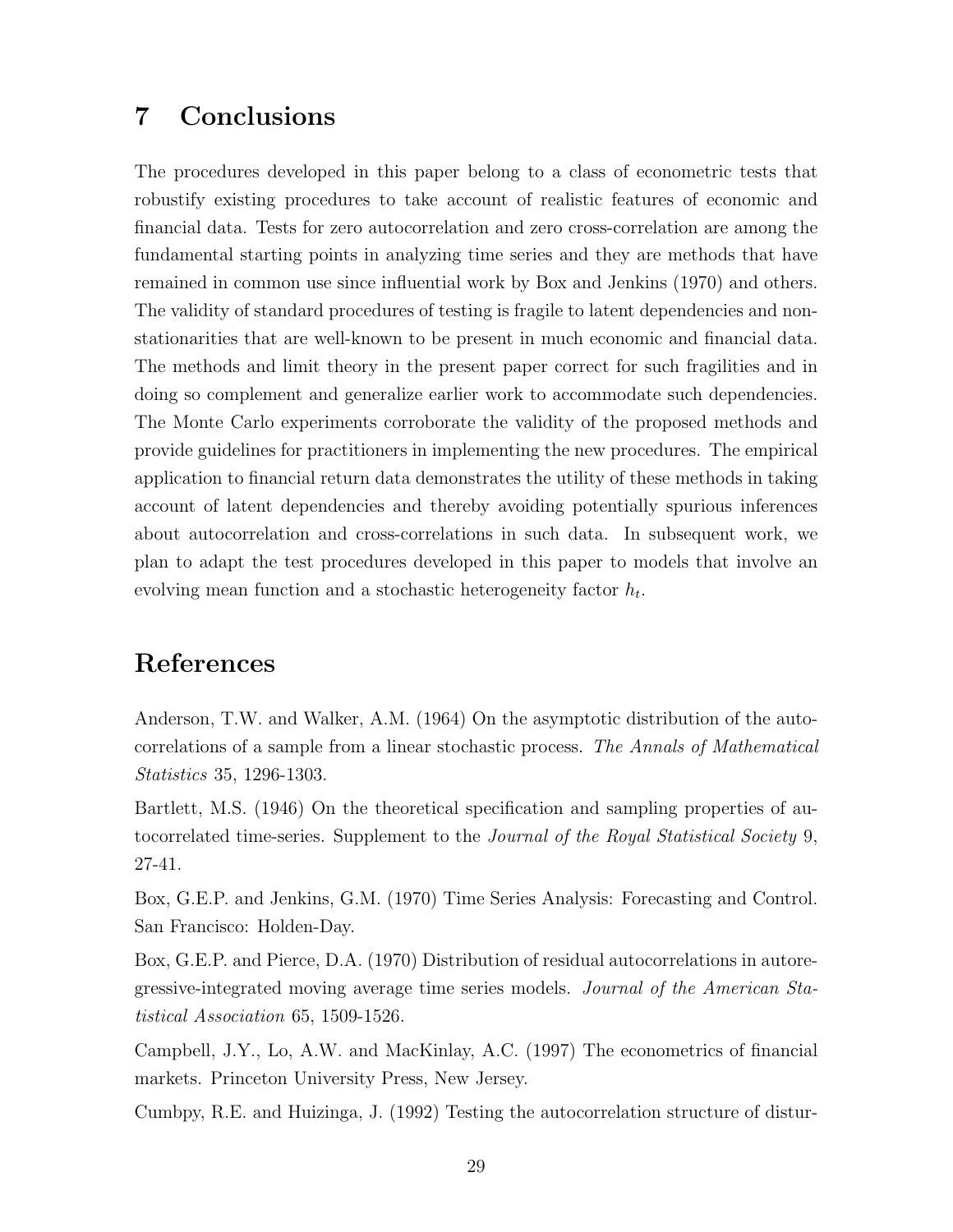bances in ordinary least squares and instrumental variables regressions. Econometrica 60, 185-196.

Dalla, V., Giraitis, L. and Koul, K.L. (2014) Studentizing weighted sums of linear processes. Journal of Time Series Analysis 35, 151-172.

Diebold, F.X. (1986) Testing for serial correlation in the presence of ARCH. Proceedings of the American Statistical Association, Business and Economic Statistics Section, 323-328.

Francq, C., Roy, R. and Zakoïan, J.-M. (2005) Diagnostic checking in ARMA models with uncorrelated errors. *Journal of the American Statistical Association* 100, 532-544.

Francq, C. and Zakoïan, J.-M. (2009) Bartlett's formula for a general class of nonlinear processes. Journal of Time Series Analysis 30, 449-465.

Giraitis, L., Koul, K.L. and Surgailis, D. (2012). Large sample inference for long memory processes. Imperial College Press.

Granger, C.W.J. and Andersen, A.P. (1978) An introduction to bilinear time series models. Vandenhoeck and Ruprecht, Göttingen.

Gretton, A. and Györfi, L., (2010) Consistent nonparametric tests of independence. Journal of Machine Learning Research, 11, 1391-1423.

Guo, B. and Phillips, P.C.B. (2001) Testing for autocorrelation and unit roots in the presence of conditional heteroskedasticity of unknown form. UC Santa Cruz Economics Working Paper 540, 1-55.

Hall, P. and Heyde, C.C. (1980) Martingale limit theory and applications. Academic Press, New York.

Hannan, E.J. (1970) Multiple Time Series. John Wiley & Sons.

Hannan, E.J. and Hyde, C.C. (1972) On limit theorems for quadratic functions of discrete time series. The Annals of Mathematic Statistics 43, 2058-2066.

Hooker, R.H. (1901) Correlation of the marriage-rate with trade. Journal of the Royal Statistical Society 64, 48592.

Horowitz, J.L., Lobato, I.N. and Savin, N.I. (2006) Bootstrapping the Box-Pierce Q test: A robust test of uncorrelatedness. Journal of Econometrics 133, 841-862.

Kokoszka, P.S. and Politis, D.N. (2011) Nonlinearity of ARCH and stochastic volatility models and Bartlett's formula. Probability and Mathematical Statistics 31, 47-59.

Kyriazidou, E. (1998) Testing for serial correlation in multivariate regression models. Journal of Econometrics 86, 193-220.